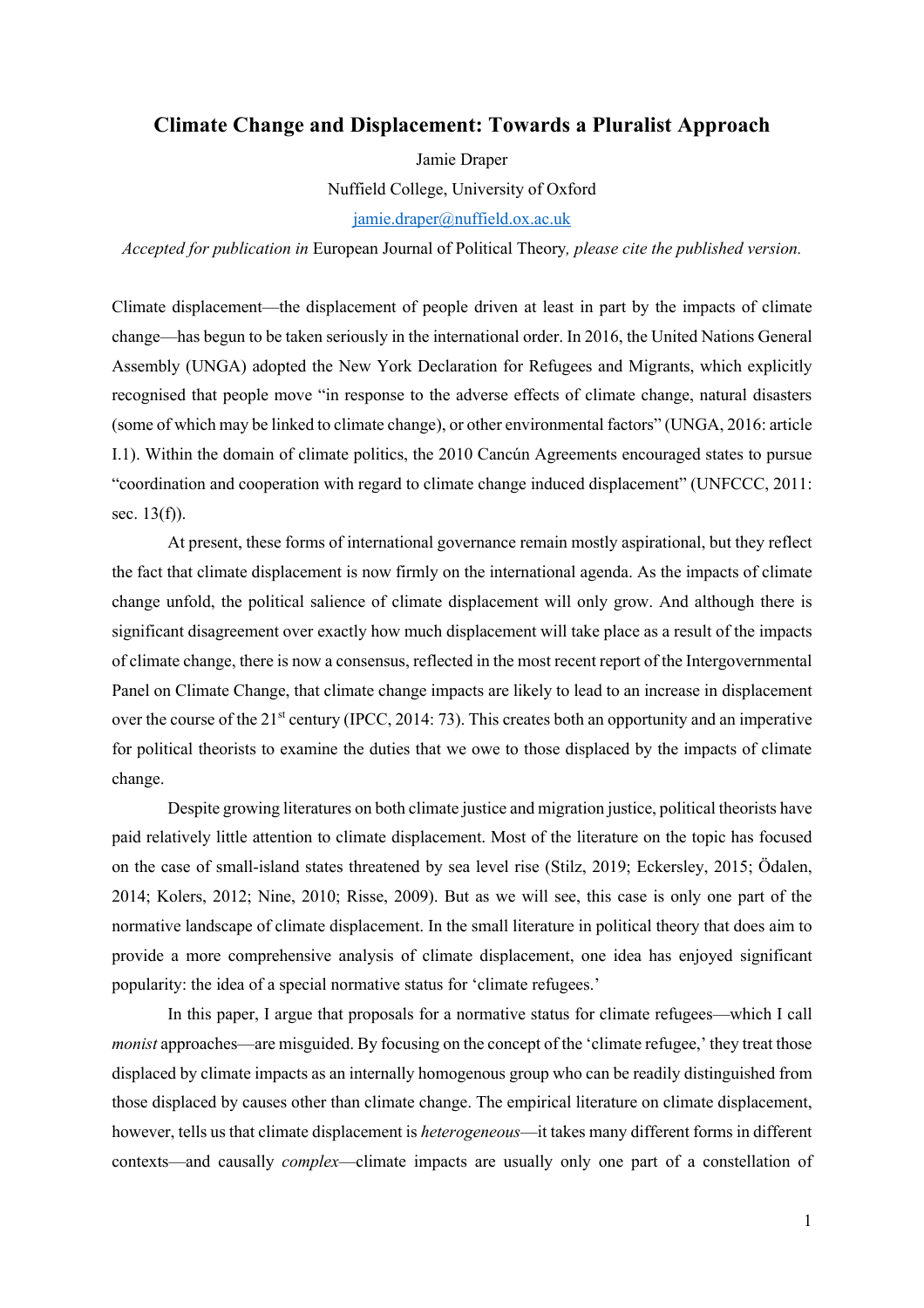interrelated causal drivers. This matters, so I argue, because it means that proposals that focus on an idealised climate refugee will predictably exhibit two forms of morally troubling arbitrariness: they will fail to treat like cases alike and relevantly different cases differently.

In response to the failings of the monist approach, I outline an alternative, which I call the *pluralist* theory of climate displacement. The pluralist theory has two main commitments. First, it *disaggregates* climate displacement, focusing on the problems that it poses in particular institutional and practical contexts. Second, it *integrates* climate displacement with other, non-climatic forms of displacement, by making first-order responses independent of the climatic credentials of an individual's displacement. By disaggregating and integrating climate displacement, rather than focusing on an idealised climate refugee, the pluralist theory escapes the problems that afflict the monist approach.

There is, however, an important moral difference between climate displacement and other, nonclimatic forms of displacement. Climate change raises distinctive questions about responsibility which do not arise—or which arise only in importantly different ways—in relation to other forms of displacement. The pluralist approach accommodates these considerations of responsibility not at the level of first-order responses to displacement, but at the second-order level of burden-sharing.

The theory that I set out here remains only a sketch. This is because, according to the pluralist theory, different principles are appropriate for different contexts of climate displacement. As such, a full analysis of climate displacement would require a detailed investigation of the normative terrain of each context. The sketch that I provide does, however, set out a research agenda for a political theory of climate displacement.

In broader terms, the aim of this paper is to dislodge a picture that holds great sway in public and academic discussions of climate displacement: the figure of the 'climate refugee.' The figure of the climate refugee by now occupies a significant place in our moral imagination. In François Gemenne's words, climate refugees have become "the human face of climate change" (Gemenne, 2011). My suggestion is that the figure of the climate refugee is a 'picture' in the Wittgensteinian sense: it has "held us captive" (Wittgenstein, 2007: 53) and prevented us from adopting alternative perspectives on climate displacement.<sup>1</sup> This picture of climate displacement restricts our vision—it puts us in a situation of "aspectival captivity" (Owen, 2002: 217–19)—and so impedes our moral reflection. By dislodging this picture, I hope to enable us to start afresh and look at climate displacement in a more contextually specific way.

### **The Monist Approach**

In the nascent literature on climate displacement, a number of proposals have been set out which propose to create a special normative status for 'climate refugees.' This status would grant those

<sup>&</sup>lt;sup>1</sup> Here I am influenced by Owen (2020).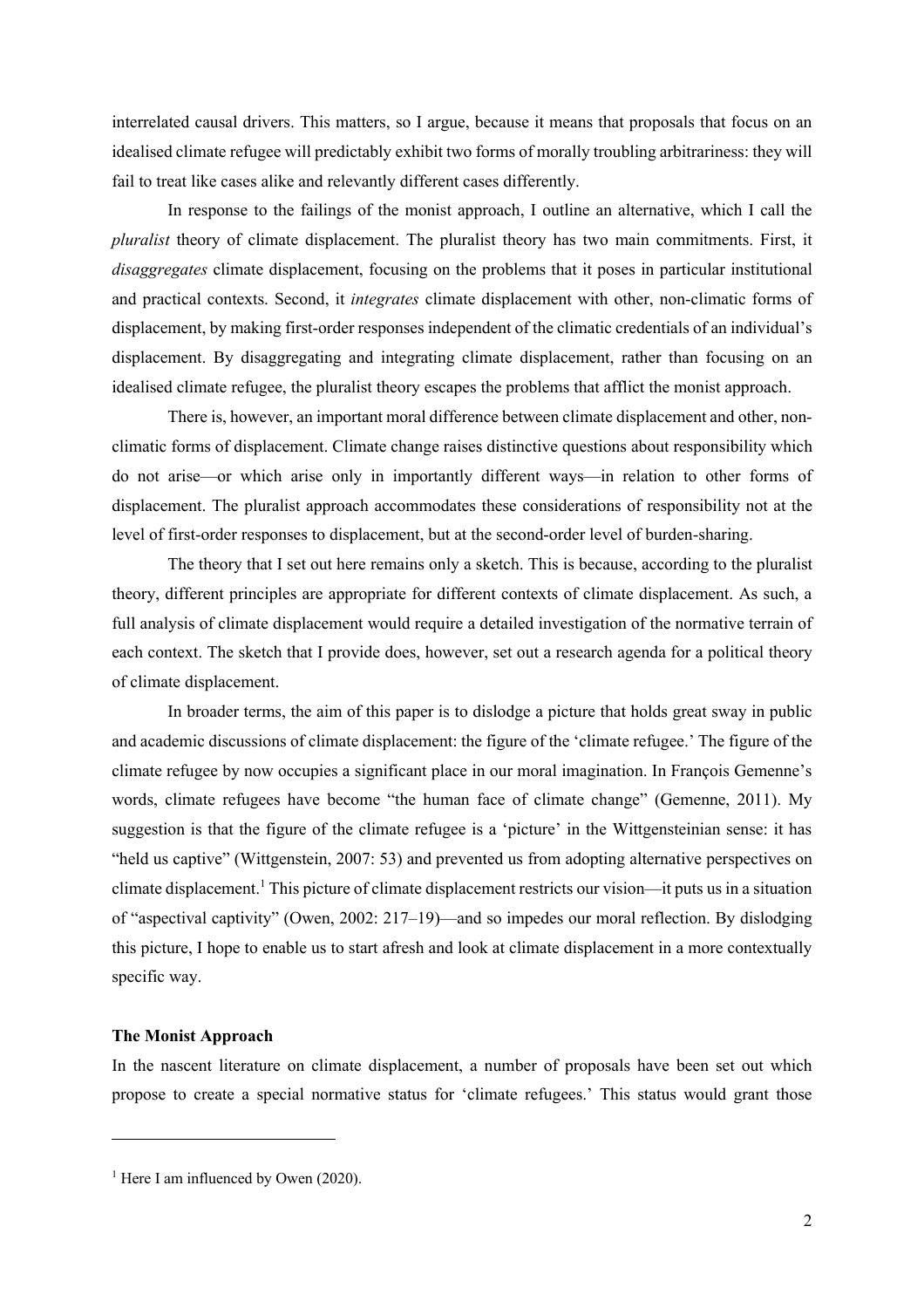identified as climate refugees a particular set of rights and would imply a set of correlate duties on the part of the international community. These accounts usually take the form of proposals for a new international institution, usually in the form of a multilateral treaty for climate refugees. I call these approaches *monist* approaches.

The most influential example of the monist approach comes from Frank Biermann and Ingrid Boas (2010; 2008), who have outlined a proposal for a new legal instrument that would be constituted as a Protocol to the United Nations Framework Convention on Climate Change (UNFCCC), called the *Protocol for the Recognition, Protection and Resettlement of Climate Refugees*. Biermann and Boas (2010: 75–76) argue that the Protocol should identify a group of "climate refugees" whose treatment should be regulated by five core principles of governance: (i) the principle of planned relocation and resettlement; (ii) the principle of resettlement instead of temporary asylum; (iii) the principle of collective rights for local populations; (iv) the principle of international assistance for domestic measures; and (v) the principle of international burden-sharing. Taken together, they see these principles as articulating an account of what the international community owes to those displaced by climate impacts. The core rights to which climate refugees would be entitled, on Biermann and Boas's view, are rights to collective resettlement, either within their state or internationally. As part of the proposal, Biermann and Boas (2010: 75, 79–82) also outline a funding mechanism, which operates according to a grant system where developed countries contribute proportionally to funding to a shared pool according to their moral responsibility for the plight of climate refugees.

Other structurally similar proposals have also been put forward. For example, Bonnie Docherty and Tyler Gianni (2009) have called for a *sui generis* legal convention for "climate change refugees." This convention, they argue, should guarantee climate refugees access to a range of rights, including both rights specifically related to movement and various civil, political, social, cultural and economic rights (Docherty and Giannini, 2009: 376–79). Another proposal has been put forward by Sujatha Byravan and Sudhir Chella Rajan (2010; 2015), who argue for a special right to free movement for "climate exiles." On their view, 'climate exile' status should be inscribed in an international treaty or protocol to the 1951 Refugee Convention, and should entitle its bearers to an individual right to migrate to and settle in a safe country. Historically high-emitting states would have primary responsibility for "providing immigration rights" for climate exiles (Byravan and Rajan 2010: 253).

These proposals all differ significantly in their details. They identify different groups of persons as climate refugees (or 'climate exiles'), specify different rights and correlate duties associated with climate refugee status, and take different institutional forms—which may be more or less revisionary when it comes to existing legal practice. But despite these differences, they share an important feature: they take the task of addressing climate displacement to require that we pick out a group of 'climate refugees' as a category of concern and articulate a set of rights to which persons in that group are entitled. In what follows, I argue that it is this core feature of the monist approach that means that it gets off on the wrong foot.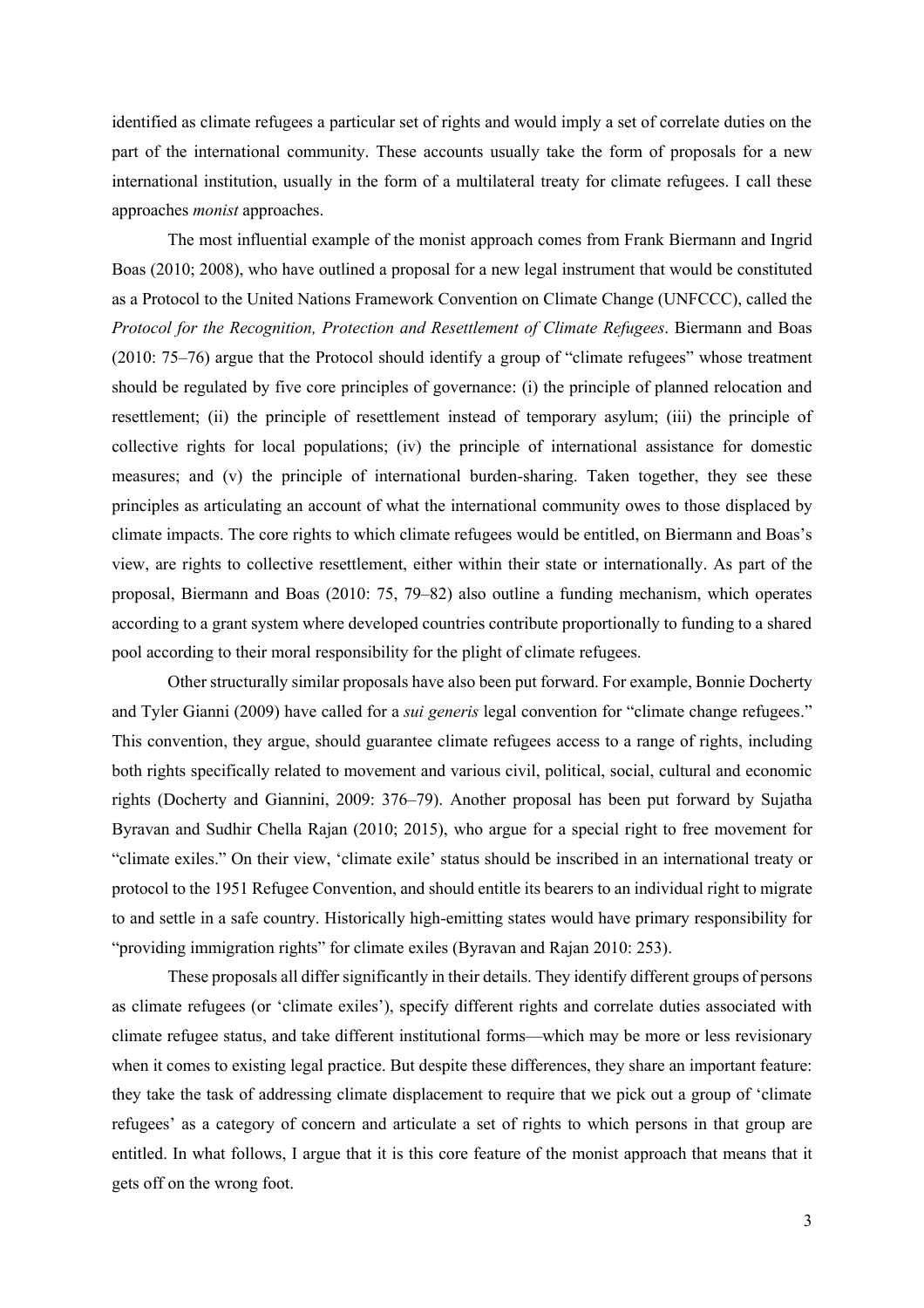Before making this argument, however, it is worth noting why the idea of a normative status for climate refugees appears attractive, at least at first glance. The motivation behind the proposal is that it appears well-equipped to address what is sometimes called, in the parlance of international legal and humanitarian practice, a "protection gap" (Türk and Dowd, 2014) in relation to climate displacement. A protection gap refers to the idea that existing legal frameworks fail to offer protection to some people who have justified claims to protection. In the case at hand, the existing legal frameworks that govern displacement in the international order fail to offer protection to those displaced by climate change impacts: they fall through the 'gaps' in international protection. For example, those displaced by climate change impacts are not eligible for protection under the 1951 Refugee Convention, which restricts protection to those who suffer a 'reasonable fear of persecution' on the basis of certain protected characteristics.<sup>2</sup> Similarly, many of those displaced by climate change impacts will not be eligible for protection under the regimes of governance for the protection of 'internally displaced persons' (IDPs) (Koser, 2011). And the fragmented and largely ad-hoc system of 'complementary protection' for those who fall outside the scope of these regimes provides little comfort for those seeking firm guarantees of protection (McAdam, 2012: 52–99).

Existing legal frameworks fail to provide robust forms of protection for those displaced by climate change impacts. Clearly, the judgement that this amounts to a 'protection gap' depends upon an assumption that those displaced by the impacts of climate change *ought* to be protected under legal frameworks in some way, but I do not think that this judgement is particularly controversial. Proponents of the monist approach see their proposals as a way of closing this protection gap (Biermann and Boas, 2010: 72–74; Docherty and Giannini, 2009: 357–61; Williams, 2008: 507–14). In my view, they are right to point out that the current international legal order fails to protect those who have compelling claims to protection. It is only their proposed solution, the creation of a normative status for climate refugees, that I take to be mistaken. In order to see why, it is useful to look a little more closely at the concept of the climate refugee.

#### **The Concept of the Climate Refugee**

Talk of climate refugees is ubiquitous in popular, policy and academic discourses. Within the monist approach, however, the concept of the climate refugee plays a specific role: it ascribes a particular normative status, with a corresponding set of rights and correlate duties, to those that it picks out.

Climate refugees have been defined in different terms in different versions of the monist approach. Some use the term to refer to people displaced by climate impacts in general: Docherty and Gianni (2009: 361), for example, target those who flee "as the result of sudden or gradual environmental

<sup>&</sup>lt;sup>2</sup> For an argument that it is consistent with the logic of the Refugee Convention to grant some people displaced by climate impacts refugee status, see Lister (2014).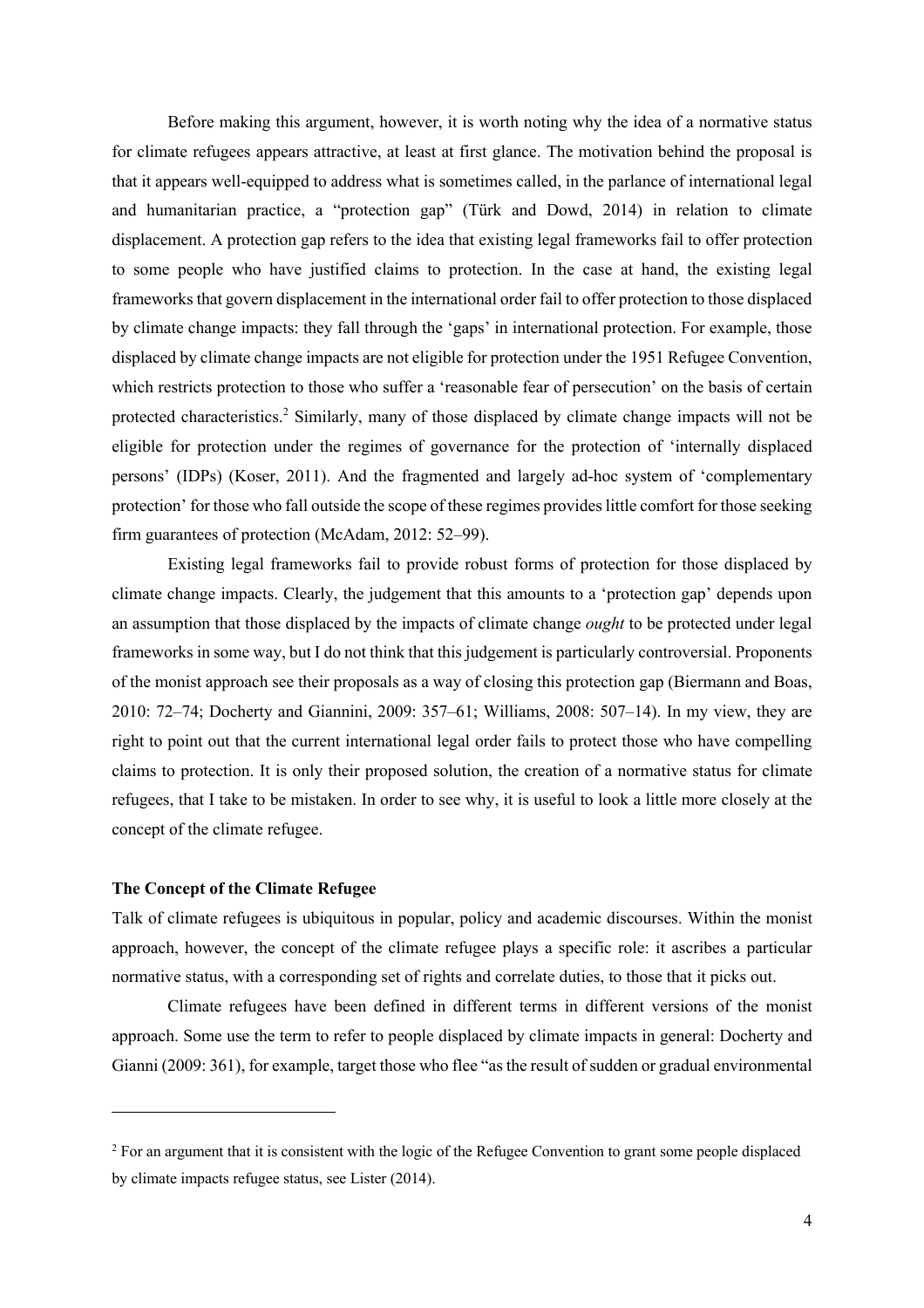disruption that is consistent with climate change and to which humans more likely than not contributed." Others use it to refer to groups of people displaced by specific climate impacts: Biermann and Boas (2010: 64), for example, restrict their definition of climate refugees to those fleeing from three "largely undisputed" climate impacts: sea level rise, extreme weather events, and drought and water scarcity; and Byravan and Rajan's (2010: 252) proposal targets those facing permanent displacement due to the loss of habitable land. Though each of these definitions identifies a different group of people, each proposal puts the concept of the climate refugee at the centre of its project.

The concept of the climate refugee, however, faced significant pushback in migration studies (Suhrke, 1994; Black, 2001). Critics have argued that the concept of the climate refugee depends on untenable monocausal assumptions about the relationship between climate change and displacement and fails to distinguish between proximate and underlying causes of displacement—problems that "strike to the core of the literature on environmental refugees" (Black, 2001: 3). This does not mean that climate change is unimportant in driving displacement. Indeed, there is now a wealth of research that documents the ways in which climate change impacts interact with displacement (Piguet, Pécoud and de Guchteneire, 2011). But the empirical literature tells us that climate displacement is both *complex* and *heterogeneous*.

The complexity of climate displacement refers to the idea that climate change impacts interact with other factors in ways that make it difficult to isolate climate change as *the* cause of any particular instance of displacement. Empirical research on climate displacement shows that climate impacts are usually intertwined with other social, economic, environmental, political, and demographic drivers of displacement, and are mediated by social facts about vulnerability and resilience (Black, Kniveton and Schmidt-Verkerk, 2011; Black et al., 2011; McLeman and Hunter, 2010; McLeman and Smit, 2006). The heterogeneity of climate displacement refers to the fact that climate displacement takes different forms in different contexts. The empirical literature identifies a variety of different ways in which the impacts of climate change can affect patterns of displacement (Kälin, 2010; Piguet, Pécoud and de Guchteneire, 2011). Extreme weather-events destroy homes, environmental degradation undercuts the viability of livelihoods, sea level rise and coastal erosion force communities to relocate, and risks to food and resource security magnify the sources of political instability, and more.

To illustrate these features of climate displacement, consider a few examples. First, take displacement in the aftermath of Hurricane Katrina, an extreme weather event of the type that is likely to become more frequent and intense as climate change accelerates. As Katrina unfolded, its effects were mediated by pre-existing vulnerabilities structured along the lines of race and class. Evacuation messages were less likely to reach, or to be trusted by, low-income and Black residents in New Orleans, many of whom remained behind because they were concerned that public authorities would not protect their property, or because they provided care for someone who was unable to leave (Bolin and Kurtz, 2007). The evacuation plan for the city depended on residents being able leave by car, but rates of car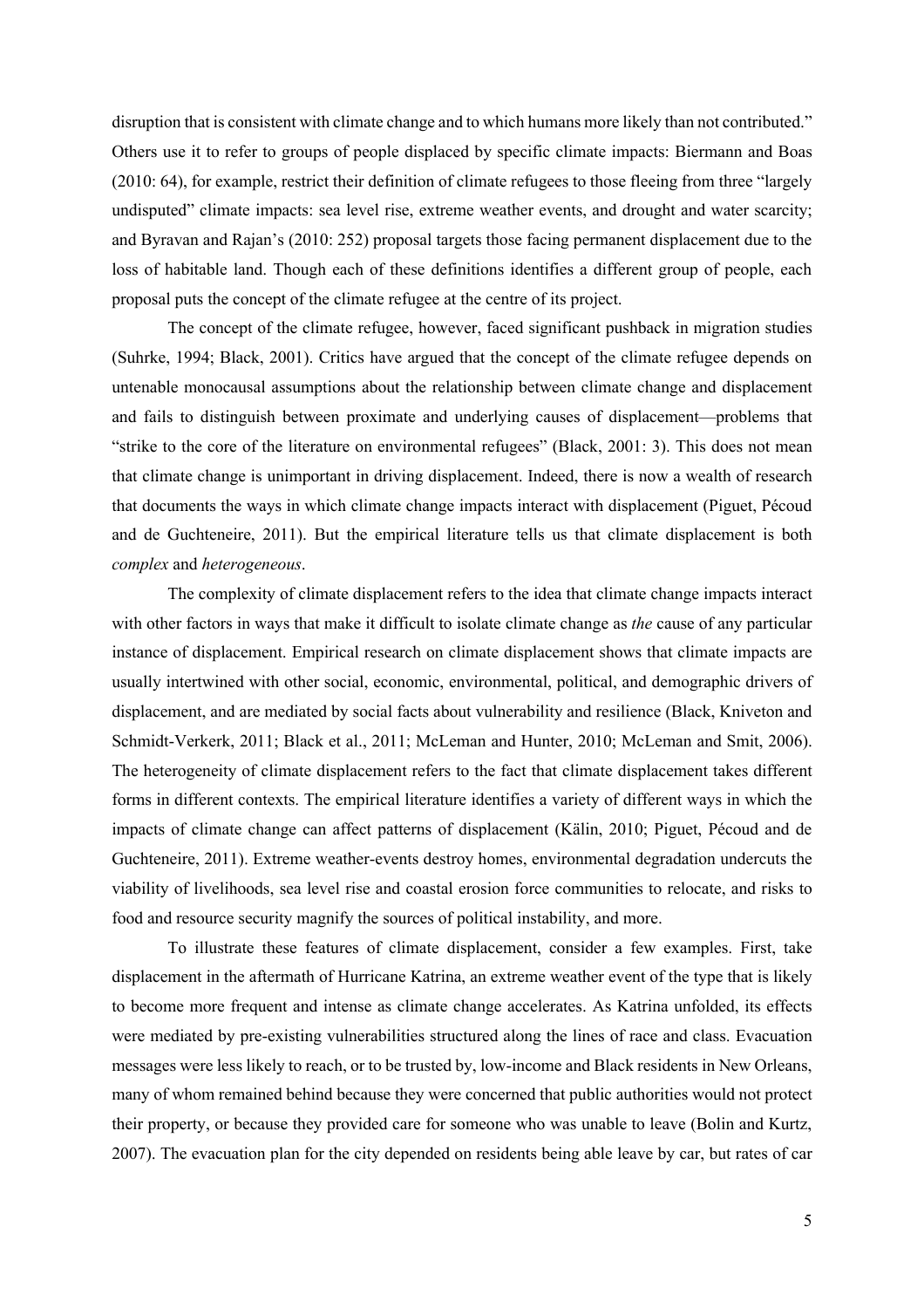ownership were much lower amongst Black and low-income communities (Bullard, 2008). As a result, the impacts of the disaster fell most heavily on low-income and Black residents.

Second, consider out-migration from Mexico to the USA. At the aggregate level, statistical analyses show that reductions in crop yields relating to climate change have an important causal role in driving migration from Mexico to the USA (Feng, Krueger and Oppenheimer, 2010). Importantly, though, other factors also have also been identified as having an influence on who moves from Mexico to the USA at the aggregate level, including the relative growth in labour supply over labour demand in Mexico (Hanson and McIntosh, 2009), structural transformations in the Mexican economy (Massey, 1987), and changes in US immigration policy (Reyes, 2004). So far as we know, any given case of outmigration from Mexico may result from any one or a combination of these factors—as well as, of course, decisions taken by migrants themselves.

Third, consider the relocation of Native communities in Alaska. In coastal Alaska, the village of Shishmaref has been at risk of coastal erosion since the 1950s, but this risk has been exacerbated in by thinning ice, shoreline erosion, severe storms and permafrost exposure relating to climate change (Marino, 2012). The inhabitants of Shishmaref are members of the Iñupiaq tribe, whose daily lives are intimately bound up with the land they occupy. The residents of Shishmaref are seeking relocation within tribal territory, but the relocation process has stalled. Distrust between tribal and federal authorities has marred the processes, and funding has been an important obstacle: until recently, legislation governing the activities of the Federal Emergency Management Agency (FEMA) provided only for post-disaster rebuilding of homes in their original location after a presidential declaration of a disaster (Bronen and Chapin, 2013).

In each of these cases, displacement is complex in the sense that multiple factors interact together to produce the displacement (or immobility) outcome. Often, factors that affect displacement outcomes fall along classic fault lines such as class, race, indigeneity and gender. But other factors also influence displacement outcomes, including the legal and policy context, the structure of labour markets, and aspects of the built environment. The difference between the cases also illustrates the heterogeneity of climate displacement. These cases differ in a number of ways, and there are a number of axes according to which we can distinguish them: slow-onset vs. rapid-onset, internal vs. international, reactive vs. proactive, community-level vs. individual-level, and so on.

Critics have argued that we should reject the concept of the climate refugee because it obscures these features of climate displacement. Mike Hulme, for example, has objected to Biermann and Boas's proposal—which excludes cases where "secondary, or indirect, effects of climate change" lead to displacement and expects scientific assessors to be able to identify climate refugees (Biermann and Boas, 2010: 64, 77–78)—on the basis that their usage of the concept of the climate refugee "implies a monocausality about the reasons for migration that just does not exist in reality" (Hulme, 2008: 50). Etienne Piguet, Antoine Pécoud and Paul de Guchteniere have argued that the language of climate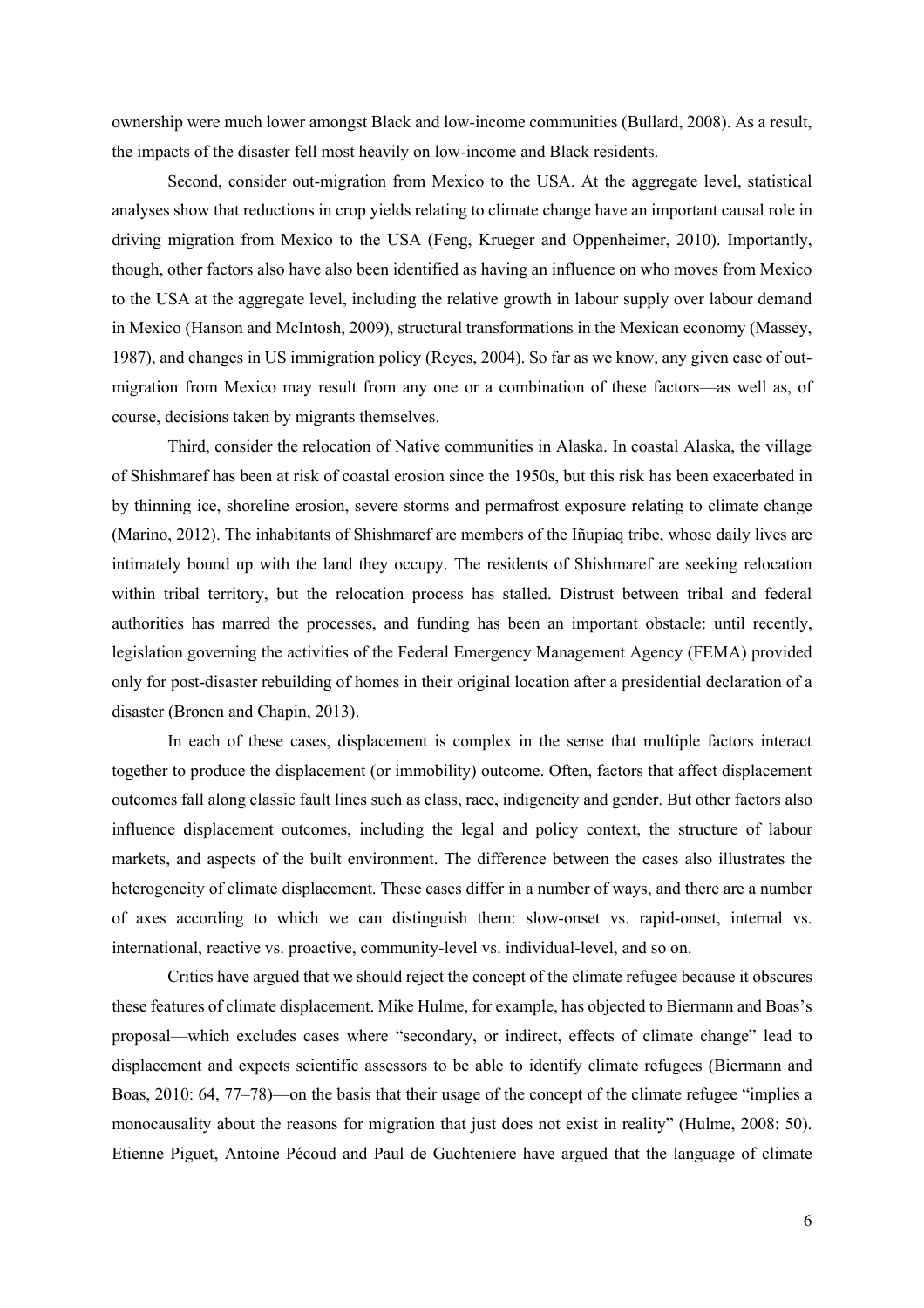refugees is unhelpful and that it is necessary "to disentangle the different kinds of mobility that may be connected to environmental factors" (Piguet, Pécoud and de Guchteniere, 2011: 14).

At least at first glance, however, it is not clear why this should lead us to reject the monist approach. It is true that the concept of the climate refugee obscures these features of climate displacement. It singles out one cause of displacement—the impacts of climate change—out of many that are entangled, and it groups together all of those whose displacement can be linked to that cause, regardless of any internal differences within that group. But the purpose of the concept of the climate refugee, at least as it figures within the monist approach, is not to provide an accurate description of the dynamics of climate displacement. Rather, it is to establish a certain set of rights and duties to those granted recognition as climate refugees. Just as the concept of corporate personhood is better understood in terms of its role in establishing certain rights and duties (such as the liability of corporations to be sued in court) rather than in terms of its representing truths about corporate agency, so too is the concept of the climate refugee better understood in terms of its role in establishing rights and duties rather than in terms of its faithfully representing the dynamics of climate displacement.

My suggestion is that the monist approach can nonetheless be rejected on the grounds that the concept of the climate refugee obscures the complexity and heterogeneity of climate displacement. This is not because idealising away these features of climate displacement is inherently objectionable, but because rather because an approach that ignores the complexity and heterogeneity of climate displacement will predictably fail to treat like cases alike and relevantly different cases differently.

## **The Arbitrariness of the Monist Approach**

My principal objection to the monist approach is that its focus on the concept of the climate refugee means that it would predictably exhibit two morally objectionable forms of *arbitrariness*: it would fail to treat like cases alike and relevantly different cases differently. The idea that our institutions ought not to distinguish between cases on grounds that are arbitrary from a moral point of view is a basic principle of formal equality, which I take to be relatively uncontroversial. One characteristic expression of this principle is John Rawls's (1999: 5) claim that "institutions are just when no arbitrary distinctions are made between persons in the assigning of basic rights and duties." Where there are no morally relevant differences between cases, they should be treated alike; where there are morally relevant differences between cases, they should be treated differently—in ways that respond appropriately to those morally relevant differences.

My claim is that the monist approach will predictably create morally objectionable forms of arbitrariness in practice. But of course, all legal and institutional frameworks are likely to be over- and under-inclusive in practice, and this problem can hardly be avoided entirely (Dempsey and Lister, 2017: 217). So, my suggestion is not that *any* element of arbitrariness in practice means that we should reject a proposal. Rather, my suggestion is that the monist approach has a particular propensity to create morally objectionable forms of arbitrariness, because of the way it conceptualises climate displacement.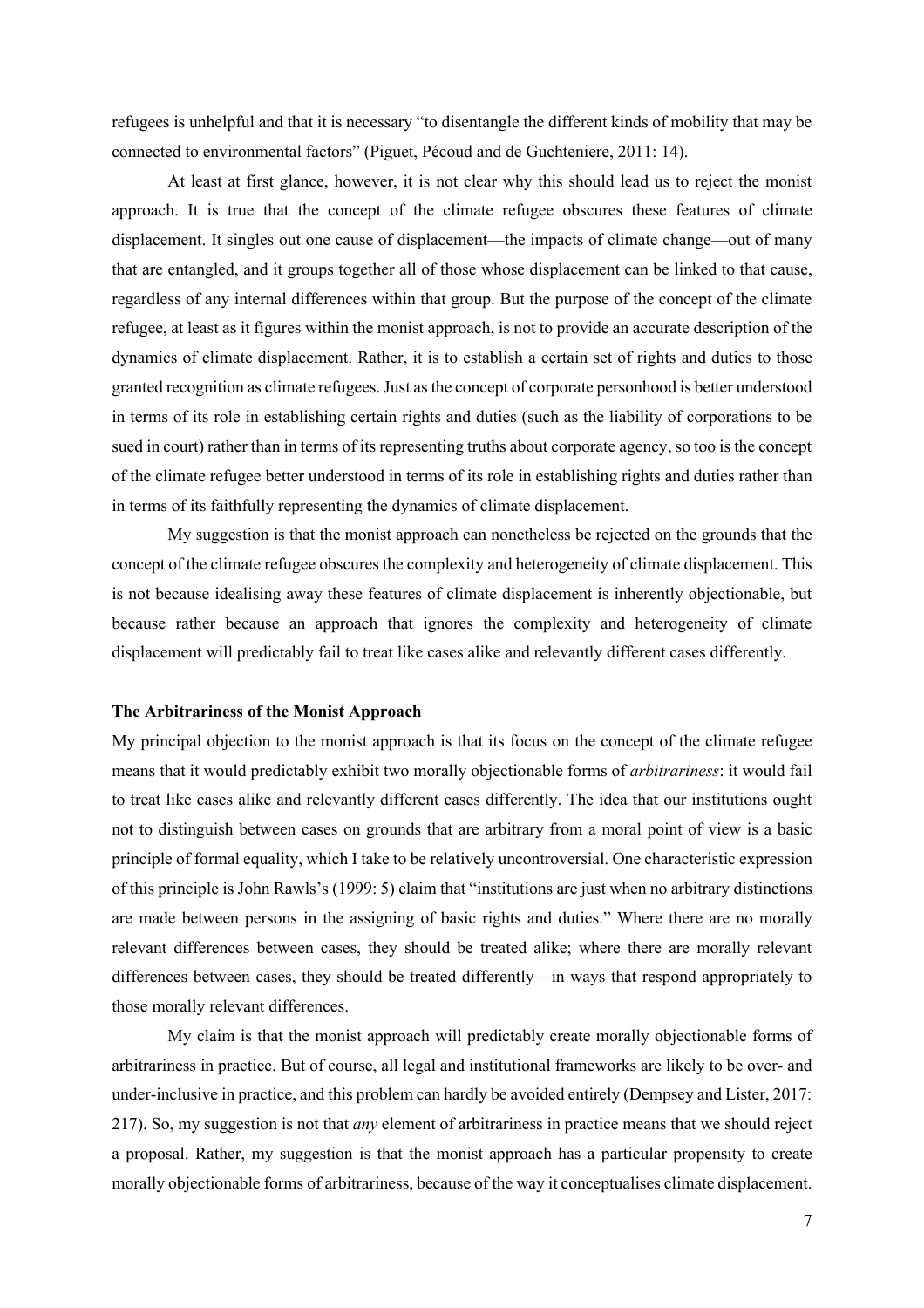The problem is not that the monist approach is unable to accommodate borderline or hard cases. It is rather that it is unable to accommodate *typical* cases of climate displacement. This problem is not an inevitable feature of any approach to climate displacement and can be avoided (or at least significantly attenuated) by adopting an alternative approach that does not depend on the concept of the climate refugee. We can take each form of arbitrariness in turn.

First is the claim that the monist approach would fail to treat like cases alike. There is a strong and a weak version of this claim. The strong version of the claim says that whether or not someone's displacement is caused by climate change should have no bearing on the rights to which they are entitled—that it is arbitrary form a moral point of view. Jane McAdam, for example, has argued that "a 'climate refugee' treaty would privilege those displaced by climate change over other forced migrants (such as those escaping poverty), perhaps without an adequate (legal and/or moral) rationale" (McAdam, 2012: 187–88; see also Cole, 2018). Under the monist approach, those displaced by climate impacts would be guaranteed international protection, whilst those whose displacement has causes unrelated to climate change, but who are otherwise in a similar position, would not. Unless there is something special about those whose displacement is caused by climate change, this appears to be morally arbitrary.

There is a sense in which this strong claim is correct: those displaced by climate impacts do not appear to have a stronger claim to first-order forms of protection than those displaced by non-climatic drivers of displacement such as conflict, economic insecurity or non-climatic natural disasters. But even so, this strong claim does not undermine the monist approach. This is because there is nothing in the monist approach itself that precludes others with similar needs from being granted similar forms of protection and assistance under *other*, complementary institutional frameworks, at least in principle.

There is also at least one morally relevant reason to distinguish between climate displacement and other forms of displacement—namely that climate displacement raises distinctive questions of responsibility which may not arise (or arise only in different forms) in other contexts (Buxton, 2019; Draper, 2019). This may not bear directly on the first-order question of what we owe to particular displaced persons, but (as I will suggest below) it does have an important bearing on the second-order question of how the costs of protection should be distributed. This might provide a rationale for developing separate institutional frameworks for climatic and non-climatic forms of displacement.

The weaker version of the claim that the monist approach will fail to treat like cases alike is a more minimal, internal criticism, which accepts (at least for the sake of argument) that it is justifiable to distinguish between those displaced by climate impacts and those displaced in other ways. But it points out that the complexity of climate displacement means that, in practice, decisions about who counts as a climate refugee will inevitably involve significant arbitrariness.

The monist approach requires us to be able to identify those who count as a climate refugee and those who do not. As we have seen, different proposals set out different definitions of the climate refugee, with some focusing on specific climatic parameters and some focusing on climate change in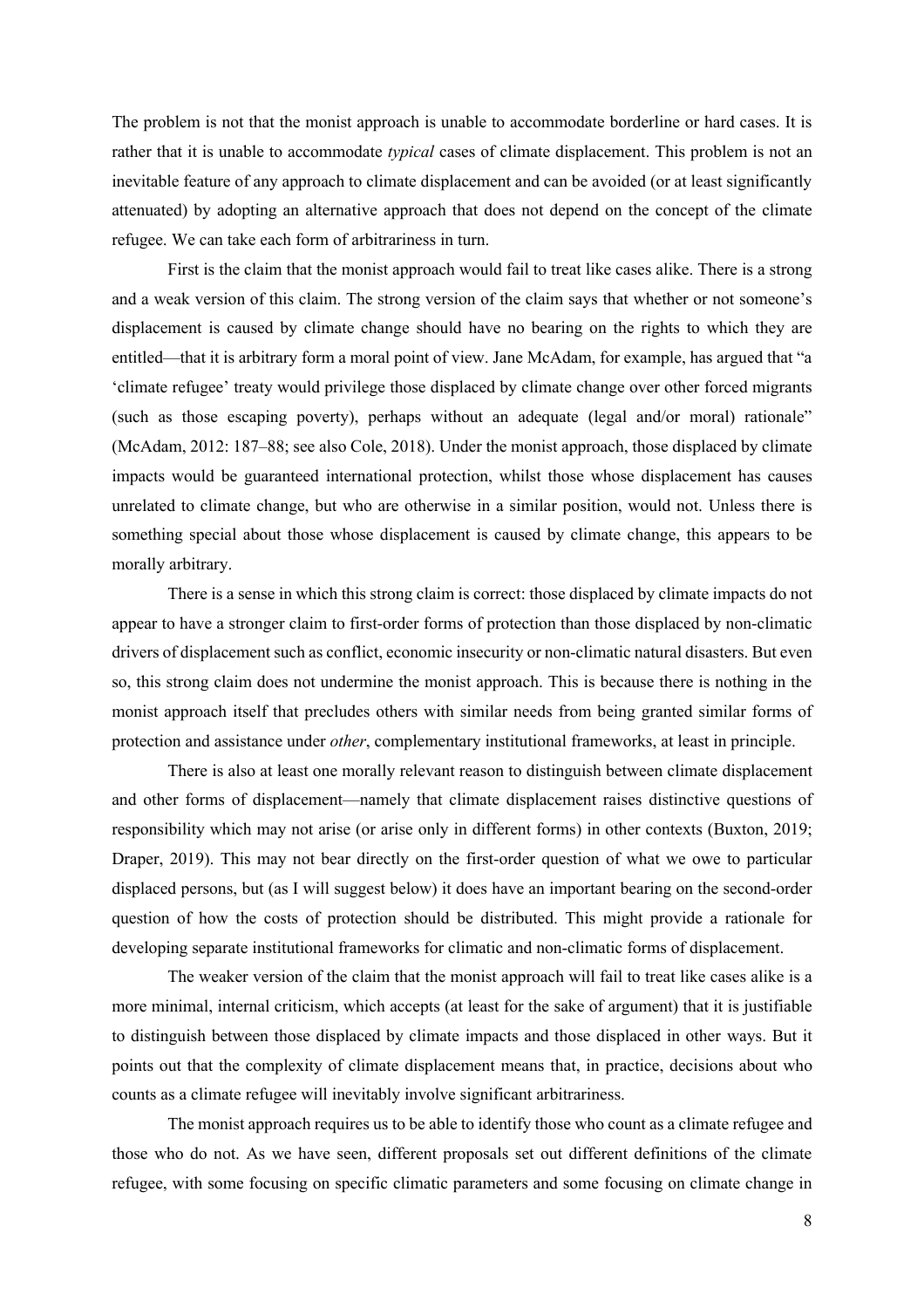general. But whichever they focus on, they require us to be able to distinguish between different people on the basis of the cause of their displacement. The problem with this is that the empirical finding that climate displacement is complex—that climate impacts interact and are intertwined with other drivers of displacement—means that it will often be difficult to differentiate those whose displacement is caused by climate change from others.

This problem has both an epistemic and an ontological aspect. Under the epistemic aspect, the problem is that we may not be able to *know* when climate change is appropriately singled out as the cause of displacement. The causal chains that lead from climate change impacts to displacement are messy, and it may well be beyond our capacities to untangle these threads of causation. Under the ontological aspect, the problem is that it simply may not be *meaningful* to identify climate change as a cause of displacement which is isolable from other causes, at least in many cases. The links between climate change and other drivers of migration are often non-linear, and it is not clear that combined causes in these cases can simply be broken down into their constituent parts (Black, Kniveton and Schmidt-Verkerk, 2011).

As McAdam (2012: 197–98) has pointed out, the complexity of climate displacement means that any attempt to identify climate refugees would face serious hurdles. Decisions about who to count as a climate refugee will often not depend on whether one's displacement really is caused by climate change, because there is often no good answer to that question. At best, decisions are likely to be made on the basis of how *salient* the climatic drivers of displacement appear to decision-makers in comparison to non-climatic drivers. In many cases, especially where climate impacts are slow-onset, the climatic aspects of displacement will be largely invisible and other, more proximate causes—such as civil conflict or labour market pressures—will be more obvious (McAdam, 2012: 36–38). At worst, decisions may be made on the basis of the *political expediency* of making claims about the causal role of climate change. It may suit political actors to lay the blame for displacement on climate change, rather than other drivers (such as conflict) or vice versa. Indeed, we have already begun to see causal claims about climate displacement being mobilised in this way (Betts and Pilath 2017).

This problem appears particularly pressing when it leads to under-inclusion, since this involves denying protection those with justified claims. Unfortunately, under-inclusion appears particularly likely, because the complexity of climate displacement makes it easy for powerful states to shirk responsibility by downplaying the causal role of climate change. But over-inclusion may be a problem too, either for reasons of fairness between claimants seeking scarce protection resources, or because a tendency towards over-inclusion may make states reluctant to sign on to the proposal in the first place. In any case, these reasons of salience and political expediency are clearly not morally relevant reasons for distinguishing between cases. The upshot of this is that, given the complexity of climate displacement, there will be a significant problem of arbitrariness in decisions about who counts as a climate refugee.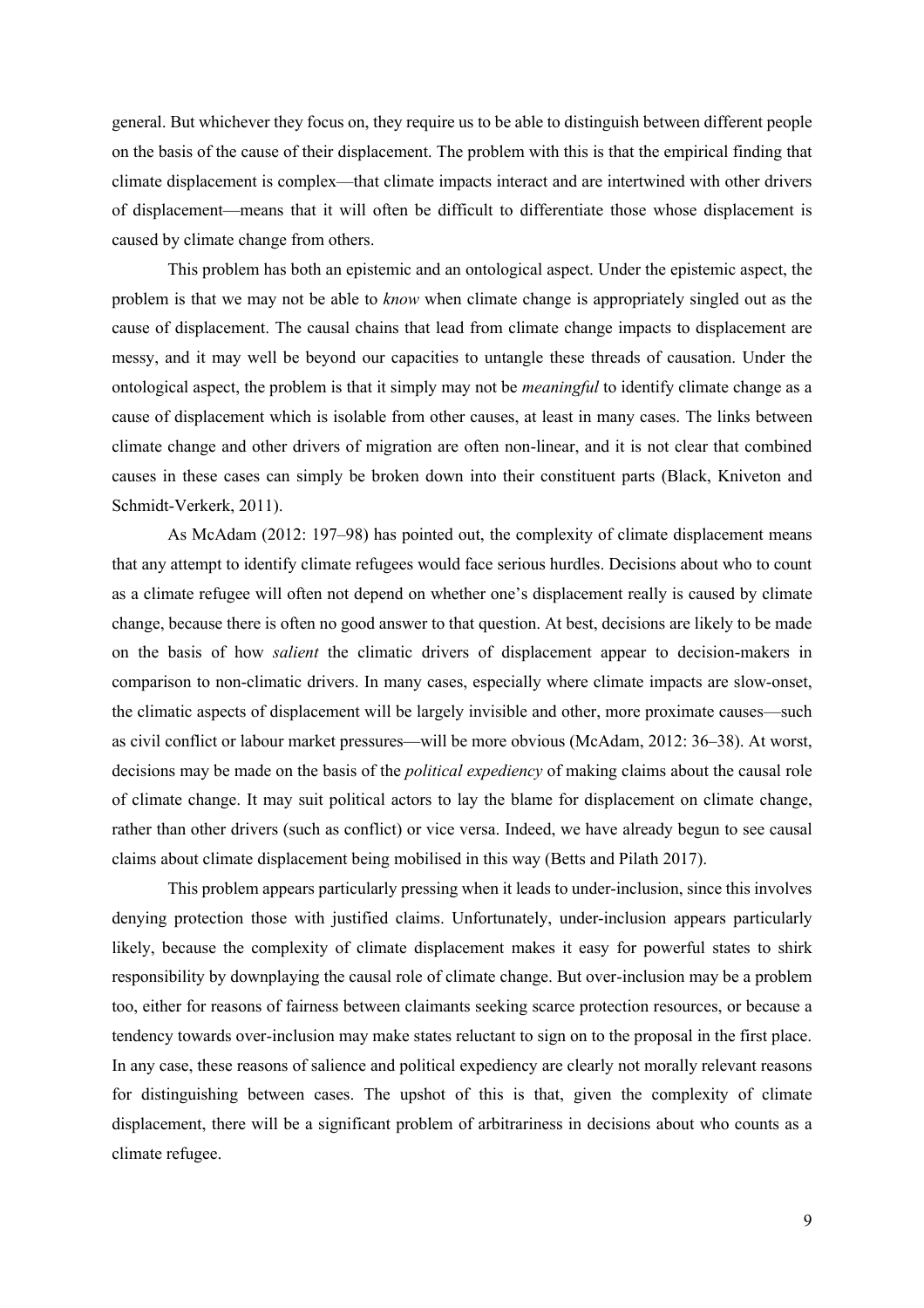The second way in which the problem of arbitrariness manifests in the monist approach is in its failure to treat relevantly different cases differently. This problem arises because its focus on the concept of the climate refugee obscures the heterogeneity of climate displacement. An approach centred on the concept of the climate refugee treats those that it picks out as an internally undifferentiated group, whose members are all entitled to the same set of rights.

Consider the group of people identified as climate refugees under Biermann and Boas's proposal: "people who have to leave their habitats, immediately or in the near future, because of sudden or gradual alterations in their natural environment related to at least one of three impacts of climate change: sea-level rise, extreme weather events, and drought and water scarcity" (Biermann and Boas, 2010: 67). They argue that those in this group should have access to planned, voluntary, and permanent resettlement (Biermann and Boas, 2010: 75). It is not clear at all, however, why all of those who fall within this category should all be entitled to the same set of rights to planned, voluntary and permanent resettlement. There are important differences between those who face displacement due to sea level rise, extreme weather events and drought and water scarcity. Voluntary relocation and resettlement may be appropriate for at least some of those facing threats to their homes due to sea level rise. But those who face the impacts of recurring droughts may well be better served by a programme of circular or seasonal labour migration that allows them to diversify their household's sources of income, for example, rather than by a programme of resettlement. Similarly, those facing displacement due to extreme weather events may be better served by a programme of disaster risk reduction and/or forms of post-disaster relief and recovery assistance, rather than by relocation projects. It is arbitrary to grant each of these groups of persons the same set of rights when there are morally relevant differences between them. This point does not only apply to Biermann and Boas' proposal, it generalises. Any approach version of the monist will be inattentive to morally relevant differences between different cases of climate displacement, insofar it focuses on the concept of the climate refugee, which obscures the heterogeneity of climate displacement.

A similar criticism of proposals for a climate refugee treaty has been made by McAdam, who draws on fieldwork in the different contexts of Bangladesh, Tuvalu and Kiribati to argue that "a *universal* treaty may be inappropriate in addressing the concerns of particular communities" and that what is needed is a system of governance that "take[s] into account the particular features of the affected population, in determining who should move, when, in what fashion, and with what outcome" (McAdam, 2012: 188). What is often not appreciated, however, is that this is a moral objection to the monist approach. It is a moral objection because it is a complaint about particular rights and duties being misallocated. For example, consider someone living in a low-lying coastal area threatened by sea level rise who is seeking relocation within her state. On Byravan and Rajan's proposal—according to which those facing threats from sea level rise, including in deltaic regions, count as "climate exiles" she would be granted "immigration rights" abroad (Byravan and Rajan, 2010: 251–53). Not only is this right not warranted by or appropriate for her circumstances, but it is also a right that is denied to others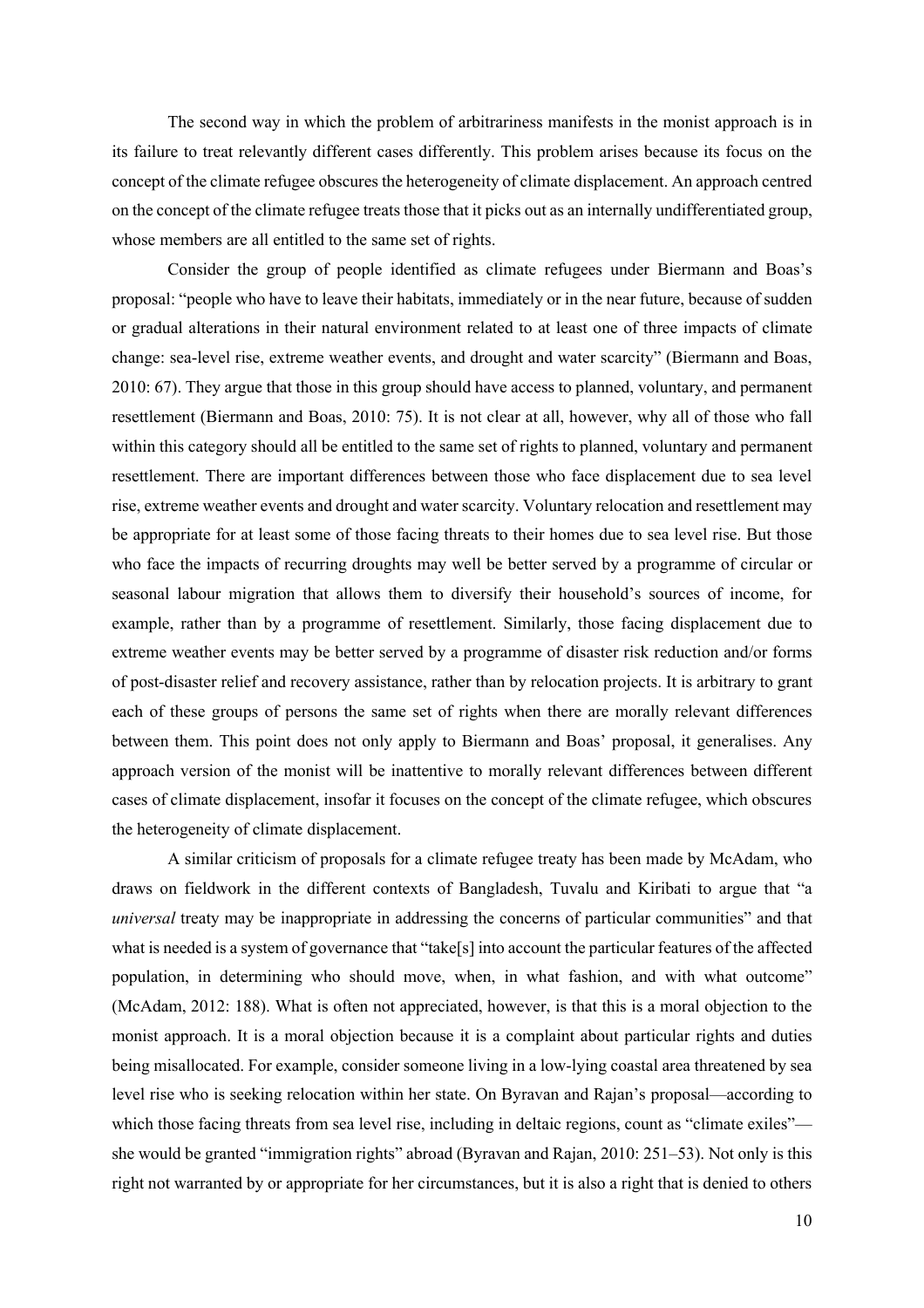who may see it as valuable—for example, those who wish to immigrant in order to pursue economic opportunities. At the same time, she is not granted a right to which she appears to be entitled—the right to material and technical assistance in relocating to a safe environment within her state—which may be offered to others who are in a relevantly similar position, such as those living in the shadow of an active volcano. The monist approach would systematically misallocate the various rights and duties that are appropriate for different cases of displacement, because it ignores the heterogeneity of climate displacement.

The monist approach, then, would exhibit two forms of moral arbitrariness. First, it would fail to treat like cases alike, because it ignores the complexity of climate displacement. Second, it would fail to treat relevantly different cases differently, because it ignores the heterogeneity of climate displacement. This problem arises because the monist approach puts the concept of the climate refugee at its centre, and so treats those displaced by climate impacts as a homogenous group who can be readily identified based on the cause of their displacement.

To be clear, this objection is not an objection to the idea of a *treaty* for climate displacement *per se*, even though most proponents of the monist approach suggest that the institutional form their proposals should take is something like a multilateral treaty. A modified proposal for a treaty for climate displacement could, in principle, avoid these objections. In order to do so, however, such a treaty would need to disaggregate climate displacement and integrate it with other, non-climatic forms of displacement. In the next section, I sketch a pluralist theory of climate displacement, which puts these two commitments at its centre.

#### **Towards a Pluralist Theory of Climate Displacement**

The failings of the monist approach stem from the way in which it centres around an idealised picture of the climate refugee, which obscures the complexity and heterogeneity of climate displacement. In order to avoid these problems, my suggestion is that we should dislodge the picture of the climate refugee and focus instead on the specific practical and institutional contexts in which climate change and displacement interact. In this section, I briefly sketch what I call a *pluralist* theory of climate displacement, which does just that.

The pluralist theory has two core commitments. First is that climate displacement should instead be *integrated* with other, non-climate forms of displacement. No-one's fate should hang on climate impacts being identified as the cause of their displacement, given that climate impacts will most often be intertwined with other drivers of displacement in complex ways. Second is that climate displacement should be *disaggregated*, rather than being viewed as one, undifferentiated phenomenon. Different principles and institutional forms will be appropriate for the different contexts in which climate change and displacement interact. In each context, the task of the theory is to identify the problems that climate displacement creates for our institutions and practices, and to propose ways of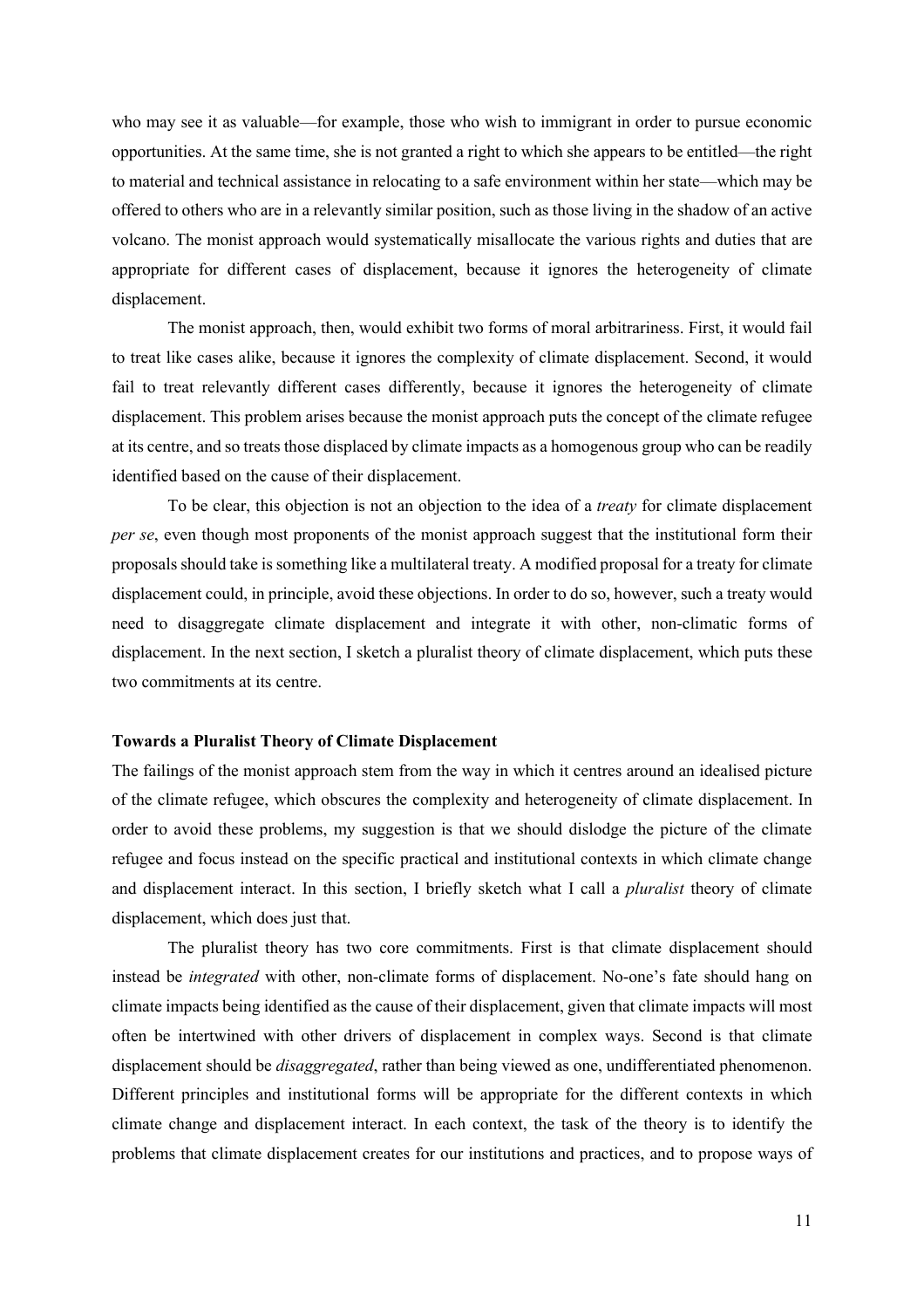reforming those institutions and practices.3 This is what we might call a *problem-driven* approach to climate displacement.

#### *Contexts of Climate Displacement*

Here, I identify five contexts in which climate change presents problems for our existing institutions and practices: community relocation, territorial sovereignty, labour migration, internal displacement, and the refugee regime.<sup>4</sup> The particular contexts that I identify are unlikely to be exhaustive, given the unpredictable nature of climate change impacts. Nor should they be viewed as mutually exclusive categories for classifying each person whose displacement is related to climate change. Rather, they are best viewed as focal points that serve to orient our reflection. In the space available to me here, I can only provide a preliminary assessment of the problems that arise in these different contexts. This can be viewed as the statement of a research agenda for a pluralist theory climate displacement.

First is *community relocation*. Community relocation is the practice of relocating the inhabitants of a community in response to threats that make their environment unsuitable as a site for human occupancy. It is broader than climate-induced community relocation: for example, community relocation often takes place in the context of development projects that make certain sites uninhabitable (see Penz, Drydyk and Bose, 2011), or in response to non-climatic hazards such as earthquakes or volcanos. In the context of climate change, impacts such as sea level rise, recurrent flooding, and landslides can all create risks that make it difficult for established communities to remain where they are. The nature of these impacts means that are important disanalogies with development-induced displacement: for example, development-induced displacement raises questions about when, if ever, public benefits can justify relocation projects, whereas in the case of climate change, there is often little prospect of stopping the impacts that necessitate relocation (Drydyk, 2013). At the same time, it is rare that climate impacts *alone* necessitate relocation: the impacts of climate change can often be attenuated by adaptation. This means that questions of procedural justice, concerning who has the power to decide when, where and how a community relocates, are often particularly salient (Draper and McKinnon, 2018).

Second is *territorial sovereignty*. The habitability of small-island states such as Kiribati, Tuvalu, the Maldives, Vanuatu and the Marshall Islands is threatened in the long term by climate impacts such as sea level rise and coral bleaching (Barnett and Adger, 2003). In this context, there is a threat of what Milla Vaha (2015) has called "state extinction": climate impacts threaten the land base

<sup>&</sup>lt;sup>3</sup> The pluralist theory of climate displacement thus has affinities to "practice-based" and "contextualist" forms of political theorising (e.g., Sangiovanni, 2008; Carens, 2004), though I do not think that it need be wedded to those approaches as their proponents understand them.

<sup>4</sup> The contexts I outline here draw on, but revise, those set out in Kälin (2010).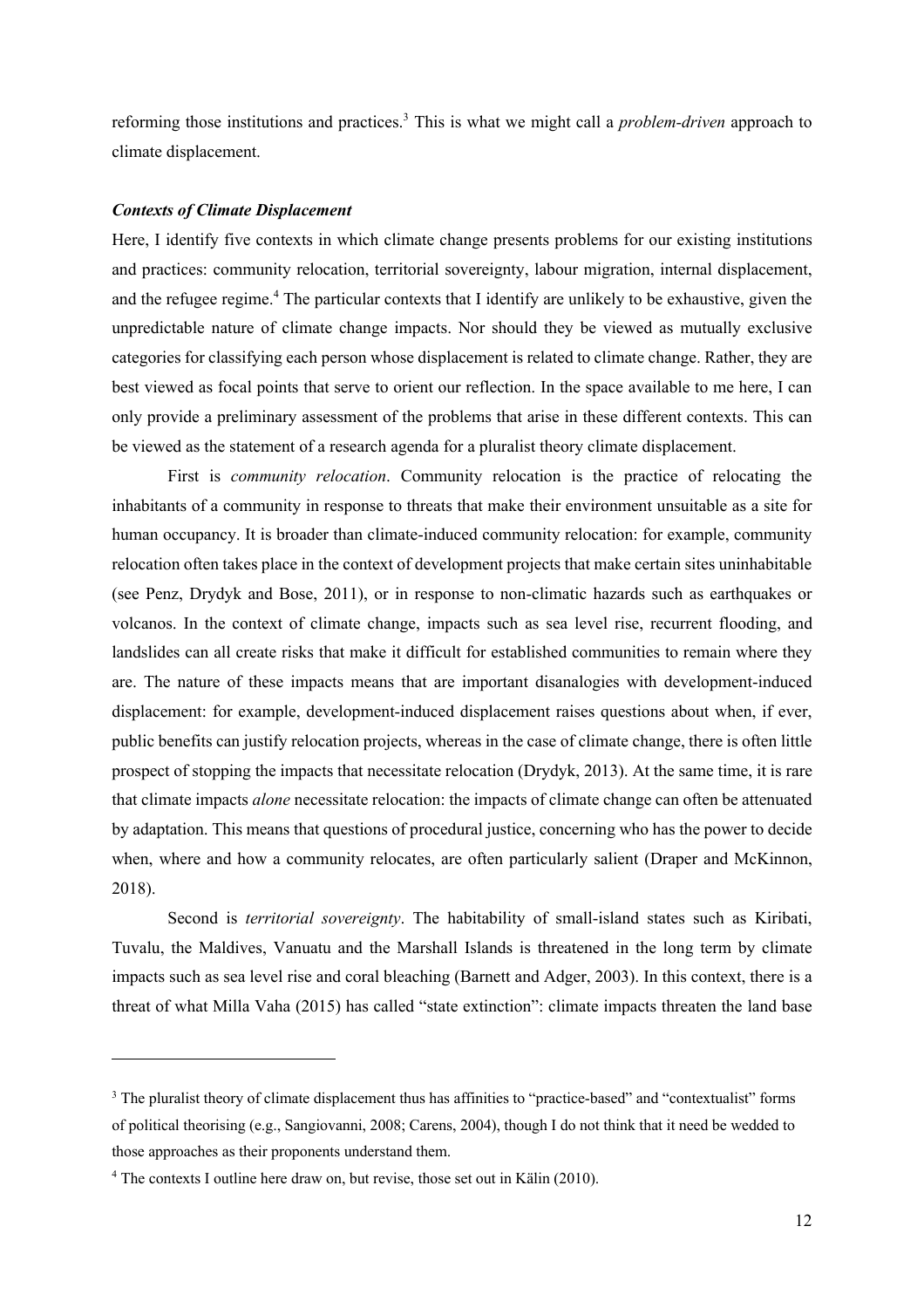that enables the exercise of territorial sovereignty in small-island states, at least under the current principles that regulate statehood in the international order. This presents a novel challenge to the practices of statehood and sovereignty, which are the principal way in which the value of selfdetermination is realised (however imperfectly) in the contemporary international order. The case of small-island states requires us to think through the ways in which we might reconfigure the practices of statehood and sovereignty in order to protect small-island peoples' rights to self-determination. This has already been a significant focus of attention amongst theorists of territorial rights, who have made proposals such the redistribution of territory between states (Nine, 2010; Angell, 2021), models of 'deterritorialised' statehood (Ödalen, 2014), and forms of intrastate autonomy (Stilz, 2019: 177–85).

Third is *labour migration*. Some climate change impacts, such as thawing permafrost, salination of ground water, desertification, and recurring floods or droughts, can gradually degrade the environmental background conditions upon which people rely for their livelihoods or subsistence. These climate impacts typically interact with drivers of migration such as labour market pressures and existing forms of poverty and vulnerability. The evidence suggests that labour migration can function as a mechanism of climate change adaptation at the household level (Black et al., 2011). This raises questions concerning whether states may permissibly use labour migration policy as a tool of adaptation, what terms they may permissibly impose on would-be labour migrants, and whether those facing climatic threats to their livelihoods or subsistence have claims forms of *in situ* adaptation to help them remain where they are (Draper, 2021a; Chang, 2009). The context of climate change alters the moral landscape of debates about labour migration: instead of conceiving of labour migration from poor to rich states as an agreement for mutual advantage or a tool for alleviating global poverty, it now appears as mechanism of adaptation to climate change.

Fourth is *internal displacement*. Sudden-onset extreme weather events associated with climate change, such as flooding, typhoons, hurricanes and wildfires, can trigger displacement. Most people displaced in this way are likely to remain within their state's borders, and so to count as IDPs under international legal frameworks (Koser, 2011). IDP status, like refugee status, is a normative status that implies a set of rights that its bearer can claim and correlate duties that others owe. Compared to refugee status, however, IDP status has received little attention in political theory (for recent exceptions see Draper, 2021b; Beaton, 2020). Climate change also presents novel challenges to the practices of IDP protection. The regime of protection for IDPs generally presumes that the causes of displacement are internal to the state in question and treats any international assistance in IDP protection as a matter of state discretion (Phuong, 2005). In the context of climate change, however, the idea that internal displacement is a purely domestic affair can no longer be maintained, and so we need an account of the duties of the international community to assist in IDP protection.

Fifth, and finally, is the *refugee regime*. Under international law, refugees are those who have a 'well-founded fear of persecution' on the basis of certain protected characteristics. In some cases, climate change impacts may magnify existing sources of political instability and indirectly contribute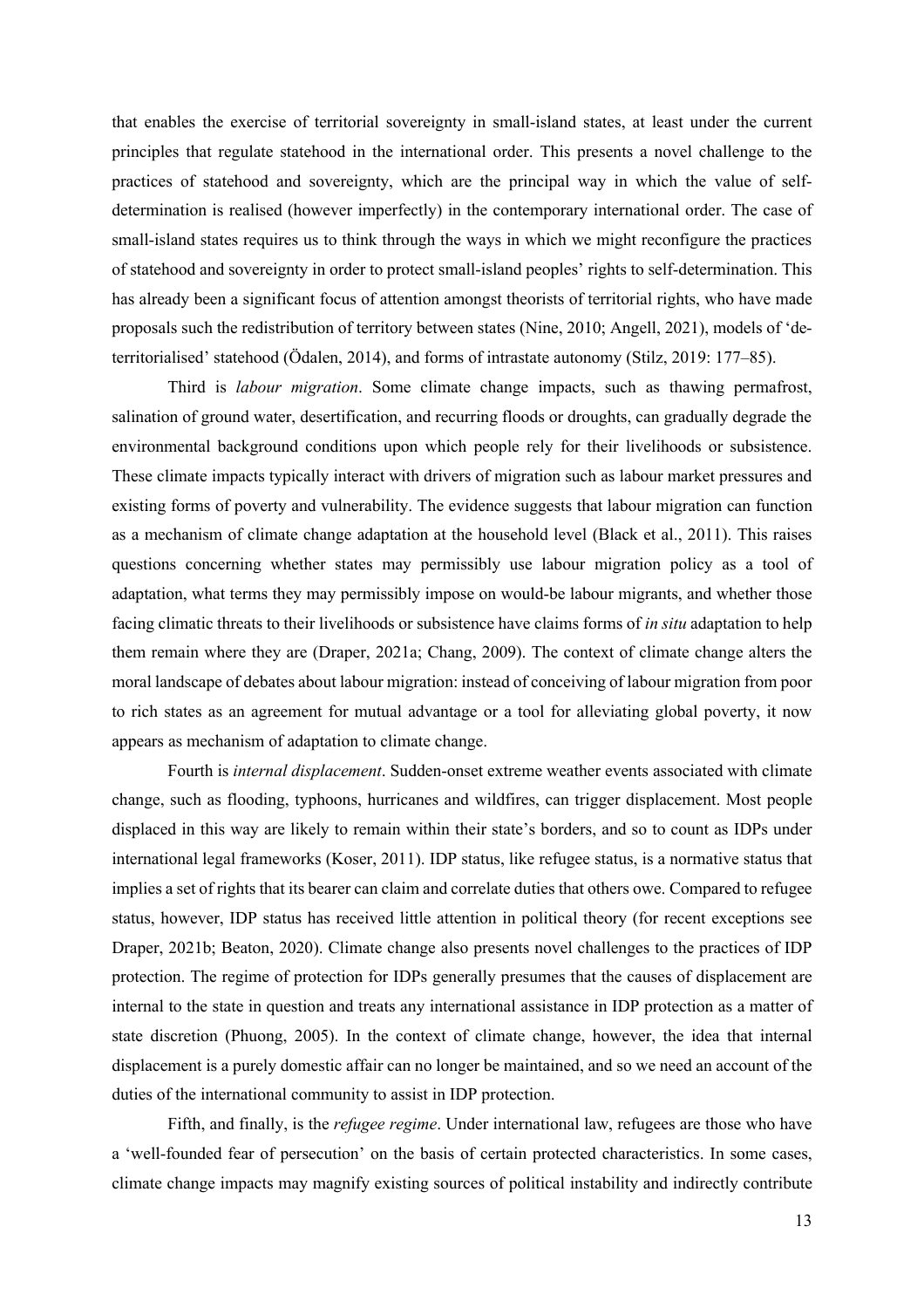to situations in which such persecution takes place, for example where resource scarcity or environmental degradation play a role in fomenting social conflict—although there are almost always existing sources of conflict at play in such cases (Barnett and Adger, 2007). But beyond this, there are likely to be some people who are displaced in refugee-like situations at least in part due to climate impacts who do not qualify as refugees. Some political theorists have argued that the basis for refugee status should be expanded (Shacknove, 1985; Gibney, 2004). If they are right, then those fleeing their state for other reasons, such as the failure of their state to adequately respond to extreme weather events, may also have a claim to refugee status. But even if they are wrong, we still need to know to articulate what we owe to those in refugee-like situations, perhaps under the auspice of some more robust kind of complementary protection status (Lister, 2019).

Each of these contexts of climate displacement raises distinctive normative questions. By disaggregating climate displacement, rather than treating those displaced in the context of climate change as a homogenous group, we can examine the normative questions that arise in each of these contexts on their own terms. In doing so, we need not identify any particular individual as a 'climate refugee.' Rather, we should seek to reform the institutions and practices that govern displacement more broadly, such that they are able to accommodate the novel challenges raised by climate change.

Stated at this level of generality, the pluralist theory is compatible with multiple substantive views on what is owed to the displaced in each of these different contexts, and on how our institutions should be arranged to enable those duties to be discharged. But it is worth noting that on the pluralist theory, there is no assumption that the international community itself is the primary bearer of first-order duties in contexts of climate displacement. In some contexts, such as in relation to refugee movement and territorial sovereignty, the international community itself may have first-order duties to the displaced. But in other contexts, such as community relocation and internal displacement, the primary duty-bearer is likely to be state in which the displaced person finds herself. On the pluralist theory, the duties that members of the international community owe in virtue of their contributions to climate change, which I examine in the next section, are *second-order* duties to assist those who are best placed to discharge first-order duties to the displaced.

The pluralist theory avoids the problems of the monist approach whilst at the same time retaining its principal advantage. The main attraction of the monist approach was that it could close the 'protection gap' in the international order relating to climate displacement. The pluralist theory also enables us to close that protection gap, but it does so in a different way. Where the monist approach would close the protection gap through a blanket approach that creates one status for all those displaced by climate impacts, the pluralist theory directs us towards a more bottom-up approach. By reforming our institutions and practices in a range of contexts in which climate change and displacement interact, we can make those institutions and practices suitable for addressing climate displacement, and thus close the protection gap in relation to climate displacement.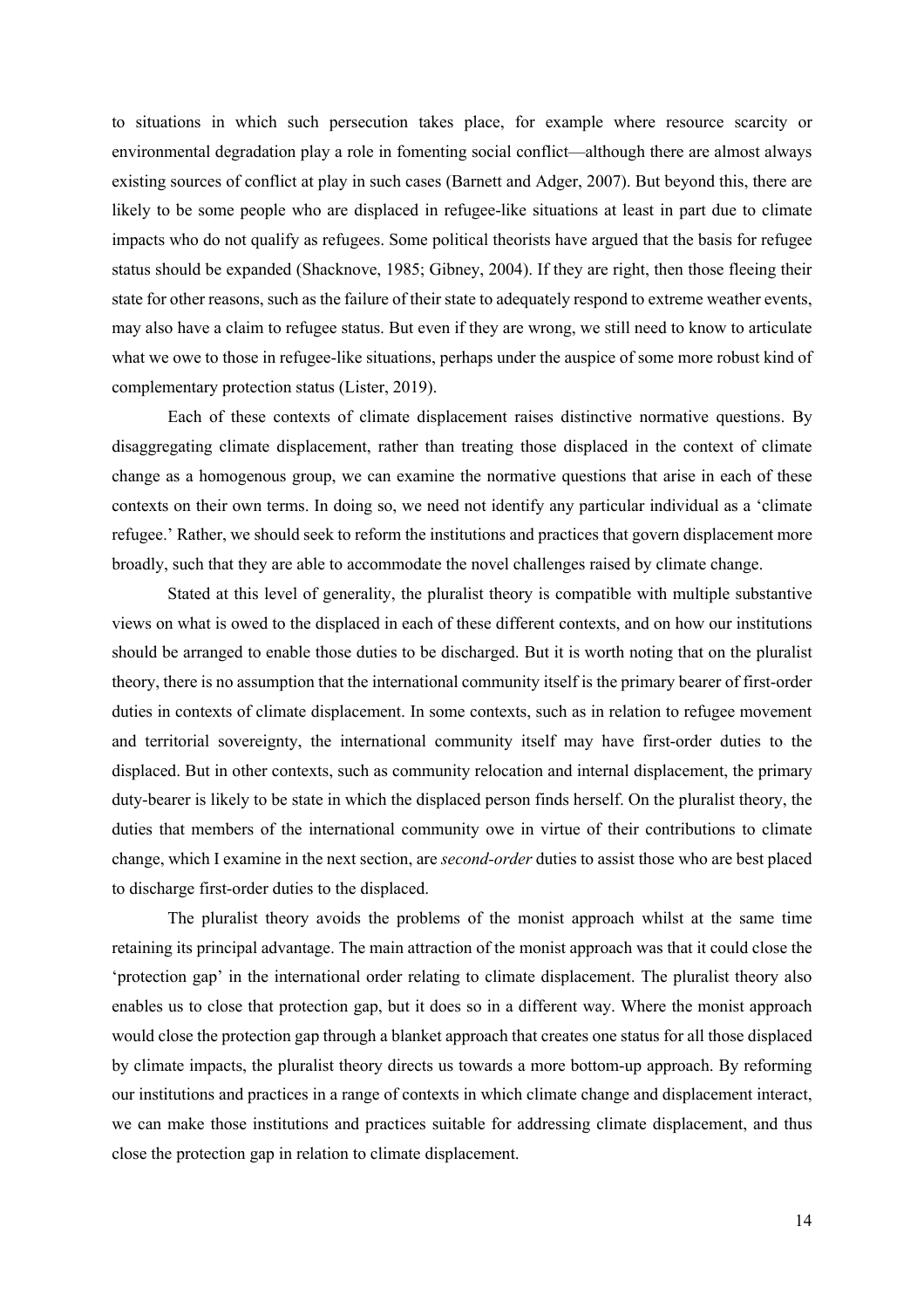The pluralist theory also avoids the two kinds of moral arbitrariness that are exhibited in the monist approach. It is able to treat like cases alike, because no one's fate hangs on their being identified as a climate refugee. This means that no one will be excluded on the basis of morally arbitrary reasons, such as that the climatic drivers of their displacement are not salient to decision-makers. At the same time, the pluralist theory is able to treat relevantly different cases differently, because it disaggregates climate displacement. This means that different principles can apply to different contexts of climate displacement, where there are morally relevant differences that our theory should reflect.

On the pluralist theory, first-order responses to displacement do not depend on whether or not an individual's displacement can be attributed to climate change. But this does not mean that climate change is unimportant in theorising about displacement. Climate change does make an important difference to our theorising about displacement, but its relevance is at the second-order level of burdensharing, to which I now turn.

### *Responsibility and Burden-Sharing*

One way that climate displacement differs from other forms of displacement is that it raises distinctive questions of responsibility. Ordinarily, we think of our duties to the displaced as duties of rescue (Gibney, 2004) or as duties arising from our shared participation in a system of sovereign states (Owen, 2020). In the case of climate change, however, we are implicated in the plight of the displaced through our contributions to climate change. Of course, there are also other cases where particular agents can be held responsible for displacement—where belligerents in wars or development actors cause displacement, for example. But in those cases, we can usually draw a fairly clear line from cause to effect, and hold the relevant agents liable to bear the costs of addressing displacement. In the case of climate change, by contrast, the link between our actions and displacement is much more diffuse, such that it is difficult to untangle the causal threads.

This appears to create a problem for the pluralist theory. Since the pluralist theory is committed to integrating climate displacement with other, non-climatic forms of displacement, it appears unable to accommodate these considerations of responsibility. Here, however, I argue that the pluralist approach can accommodate responsibility. Accommodating responsibility requires that we shift our focus from the first-order question of what we owe to those displaced by climate impacts to the secondorder question of how the costs of climate displacement should be shared. We can hold contributors to climate change liable to bear the costs associated with the aggregate burden of displacement *risk* that they impose at the macro-level, rather than holding them liable to bear the costs associated with the displacement of particular individuals at the micro-level.

Proponents of the monist approach have argued that one virtue of their proposals is that they enable us to hold contributors to climate change responsible for climate displacement (Biermann and Boas, 2010: 76; Byravan and Rajan, 2010: 242–53; Docherty and Giannini, 2009: 379). But the complexity of climate displacement undercuts this claim. To see this, note that ordinarily, when we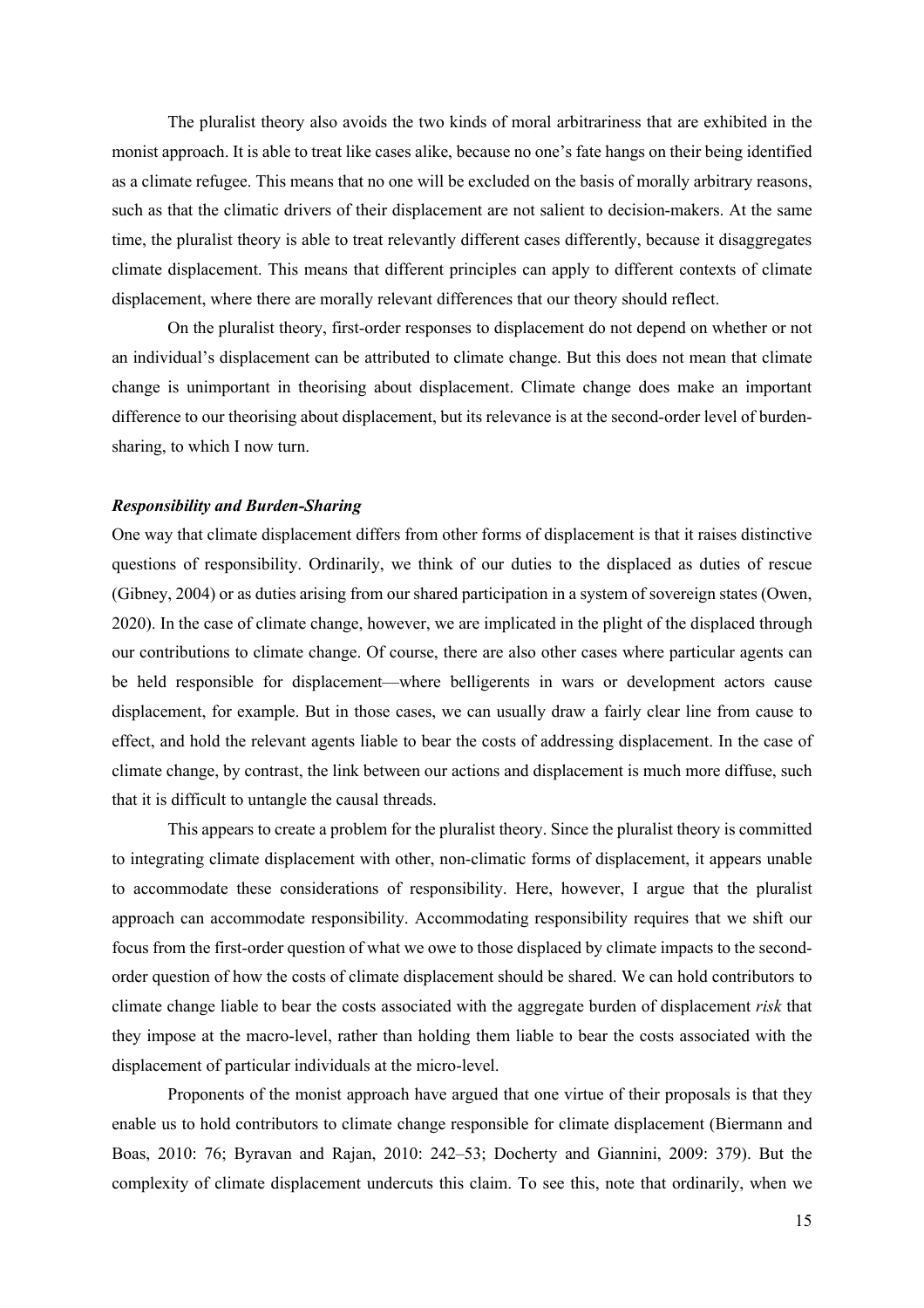make judgements about responsibility, we identify discrete harmful outcomes caused by discrete actions or series of actions, and assign responsibility on the basis of an identifiable connection between the two. This is the basic model of responsibility attribution that underlies the practices of tort law, for example (Perry, 1992). This tort model generally works well enough as the basis for making judgements of responsibility in our day-to-day lives. This is also the model that the monist approach assumes: it assumes that we can identify particular climate refugees and hold high-emitters liable to bear the costs associated with their protection.

The problem, however, is that the tort model is unable to account for the complexity of climate displacement. The complexity of climate displacement means that we often cannot identify particular individuals whose displacement is caused by climate change with any degree of confidence. Part of the problem here is that the complexity of climate displacement makes it difficult to identify particular individuals displaced by climate impacts. If we cannot reliably identify particular individuals as climate refugees, then we cannot reliably hold high-emitters liable to bear the costs of their displacement, for the very same reasons. Another part of the problem is that in some cases, other parties apart from highemitters may also bear some responsibility on the tort model. For example, where states fail to take reasonable precautions to avoid displacement, this might reduce the share of the costs for which highemitters are liable, as under the doctrines of "contributory" or "comparative" negligence in tort law. The complexity of climate displacement, however, makes it very difficult to make these sorts of judgements about responsibility with any degree of confidence.

Instead of adopting a tort-like model of responsibility, in the case of climate displacement we should adopt an *insurance* model of responsibility (see also Thornton, 2018; Penz, 2010). On this approach, we do not seek to establish responsibility for the displacement of particular individuals by the impacts of climate change. Instead, we see the relevant 'outcome' for which high-emitters are responsible as the increased level of displacement *risk* imposed by climate change. In this way, we can hold contributors to climate change liable for the overall costs that they impose on the regimes of governance for displacement.

The basic idea of this approach is helpfully illustrated with an analogy to workers' compensation insurance. In late nineteenth century Germany, demands grew for a mechanism to compensate workers involved in industrial accidents without the need to establish fault on the part of employers. Doctrines such as the 'fellow-servant' rule (an employer is not liable if a co-worker contributed to the injury) and the 'contributory negligence' rule (an employer's liability is diminished to the extent that the employee contributed to their own injury) heavily favoured employers and made successful litigation for tort claims a long, costly and difficult process (Epstein, 1982; Goodin and Schmidtz, 1998: 156–58). It was often difficult to establish responsibility in the face of casual complexities and epistemic difficulties in finding fault, which meant that workers were systematically disadvantaged, and employers were often exculpated and rarely had to pay out compensation. In 1884, the Workers' Accident Insurance Act established a system of mandatory workplace insurance for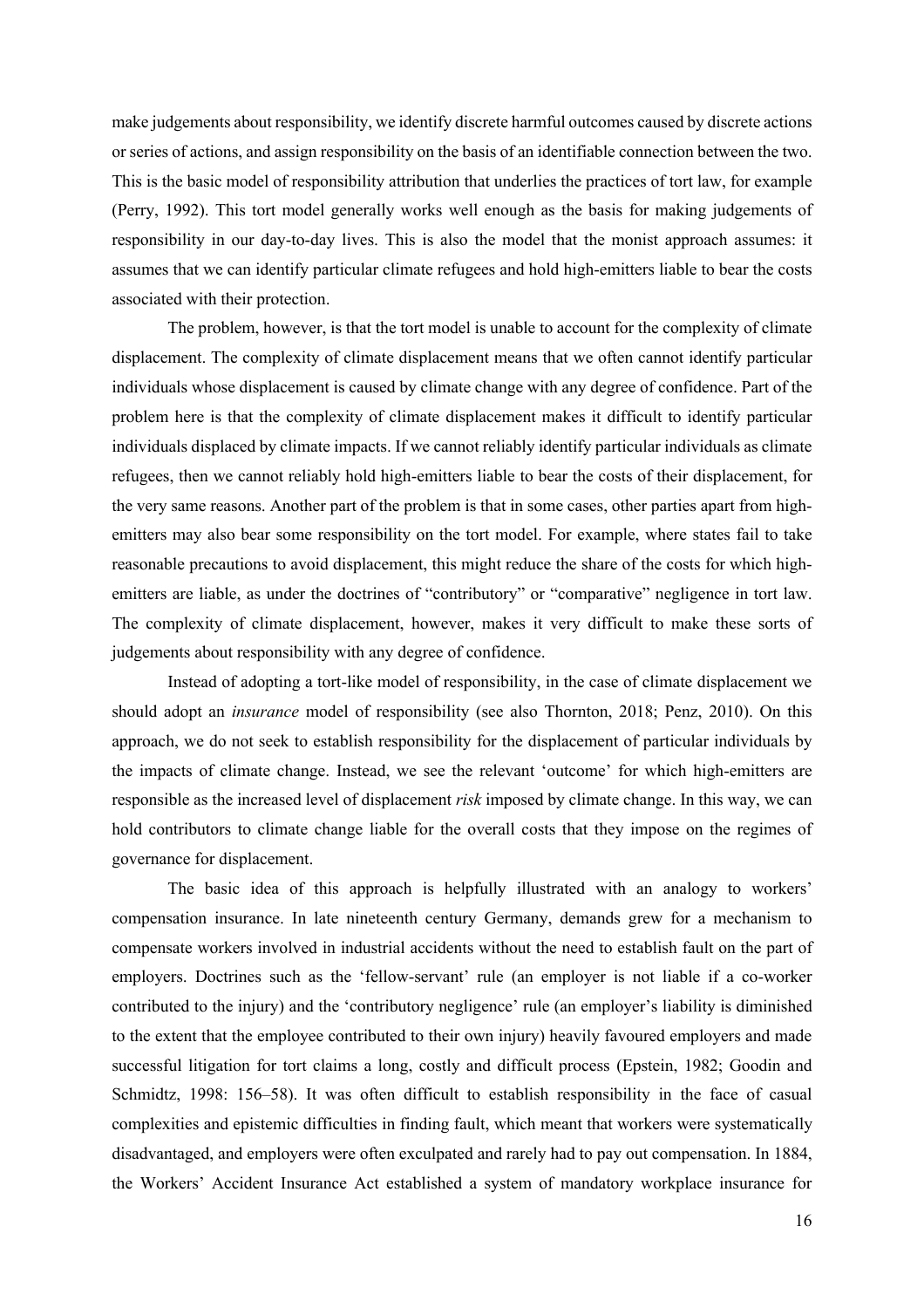employees. The statute precluded employees from bringing tort claims against employers for workplace accidents, but it ensured that employees received compensation for injuries without having to establish fault. The system became the model for modern systems of workplace insurance that exist in many mature legal systems today.

In the same way that the causal complexities in workplace accidents that make it difficult to establish fault motivated a turn to insurance-based systems of compensation, the causal complexities in establishing responsibility for climate displacement motivate a turn to an insurance model for addressing climate displacement. On this model, all of those who face displacement are owed certain duties, which vary according to the different forms that displacement can take, regardless of whether or not their displacement can be attributed to climate change. Climate change, on this model, operates as a *risk multiplier*, that makes incidences of displacement more likely. In the same way that employers who make their employees engage in particularly risky forms of work pay higher insurance premiums to offset the predictable costs associated with that risk, we should hold high-emitters responsible to bear a higher share of the costs associated with the increased risk of displacement associated with their responsibility for climate change. The regimes of governance that we have for addressing displacement are, on this model, akin to the systems of insurance that 'pay out' when individuals find themselves displaced. The costs that states are required to bear that stem from their responsibility for climate change are akin to higher insurance premiums.

The insurance approach could be institutionalised in a number of ways. For example, a Protocol to the UNFCCC could require states to contribute additional funds to the financing of displacement governance in proportion to their contributions to climate change. Those who have advocated insurance-based approaches to climate displacement so far have tended to focus on specific insurancebased policy instruments, which are one way of translating this general idea into real-world policy (Thornton, 2018: 98–127; Penz, 2010). The point that I am making here is more basic: at the level of principle, the insurance model of responsibility enables us to reconcile the complexity of climate displacement with the questions of responsibility that it raises. So long as we adopt the insurance model of responsibility, the pluralist theory can answer to the questions of responsibility that arise in the context of climate displacement*.*

## **Conclusion**

This paper has sought to set an agenda for a political theory of climate displacement, by critically examining the monist approach and by proposing an alternative. The monist approach relies on the concept of the climate refugee, which obscures the complexity and heterogeneity of climate displacement. This means that it will fail to treat like cases alike, because the complexity of climate displacement means that we will be unable to reliably distinguish individual climate refugees from other displaced persons. And it will fail to treat relevantly different cases different, because the heterogeneity of climate displacement means that there are morally relevant differences between cases that it ignores.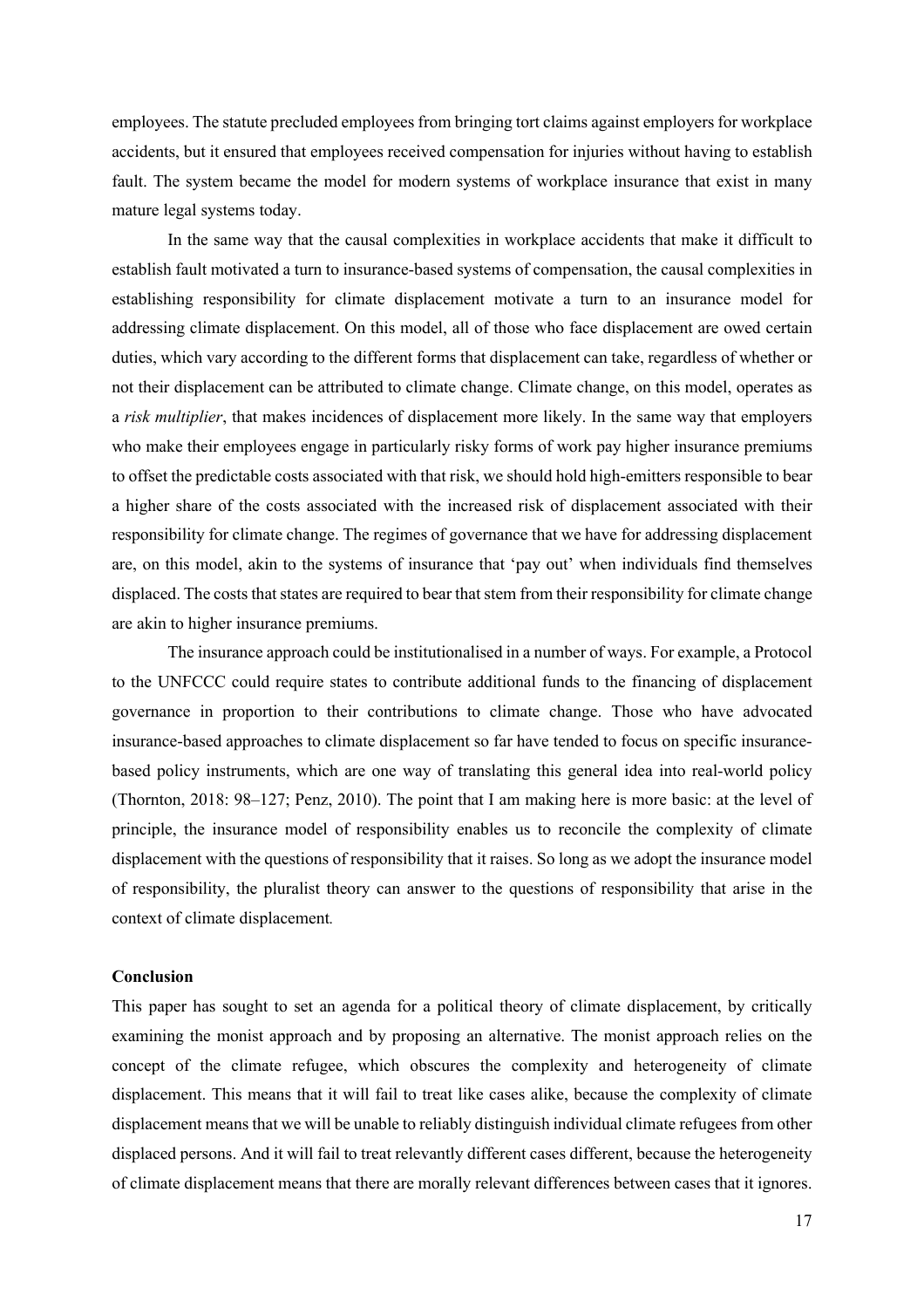In response to these failings, I outlined a *pluralist* theory of climate displacement. The pluralist theory disaggregates the different practical and institutional contexts in which climate change and displacement interact. I distinguished between five contexts of climate displacement: community relocation, territorial sovereignty, labour migration, internal displacement, and refugee movement. At the same time, climate displacement is unified by the distinctive considerations of responsibility that it raises. The pluralist theory reconciles these considerations of responsibility with the complexity of climate displacement by focusing on how responsibility for climate displacement affects the secondorder question of how the burdens of tackling displacement should be shared, rather than the first-order question of what we owe to the displaced.

Here, I have only been able to sketch some key questions that a theory that a pluralist theory of climate displacement will need to address. A fully elaborated pluralist theory of climate displacement will tell us what principles and practices we should adopt in each context of climate displacement. My contention is that developing such a theory is a more promising way forward for a political theory of climate displacement than a proposal that focuses on the concept of the climate refugee.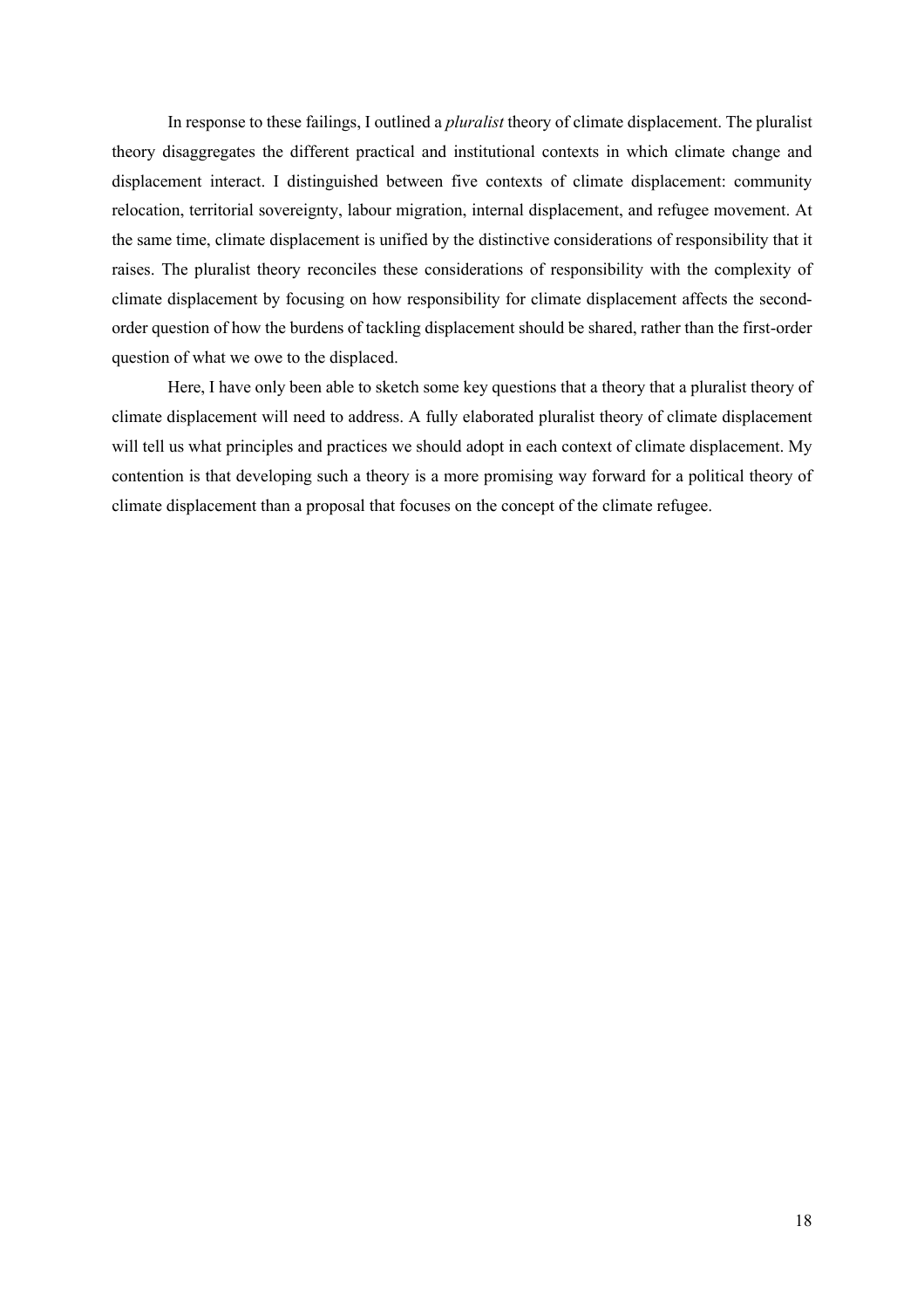#### **References**

- Angell, Kim (2021) "New Territorial Rights for Sinking Island States," *European Journal of Political Theory* 20 (1): 95–115.
- Barnett, Jon and W. Neil Adger (2003) "Climate Dangers and Atoll Countries," *Climatic Change* 61 (3): 321–37.
- Barnett, Jon and W. Neil Adger (2007) "Climate Change, Human Security and Violent Conflict," *Political Geography* 26 (6): 639–65.
- Beaton, Eilidh (2020) "Against the Alienage Condition for Refugeehood," *Law and Philosophy* 39 (2): 147–76.
- Betts, Alexander and Angela Pilath (2017) "The Politics of Causal Claims: The Case of Environmental Migration," *Journal of International Relations and Development* 20 (4): 782–804.
- Biermann, Frank and Ingrid Boas (2008) "Protecting Climate Refugees: The Case for a Global Protocol," *Environment: Science and Policy for Sustainable Development* 50 (6): 8–17.
- Biermann, Frank and Ingrid Boas (2010) "Preparing for a Warmer World: Towards a Global Governance System to Protect Climate Refugees," *Global Environmental Politics* 10 (1): 60– 88.
- Black, Richard (2001) "Environmental Refugees: Myth or Reality?" New Issues in Refugee Research Working Paper 34. Geneva: UNHCR.
- Black, Richard, Dominic Kniveton and Schmidt-Verkerk (2011) "Migration and Climate Change: Towards an Integrated Assessment of Sensitivity," *Environment and Planning A: Society and Space* 43 (2): 431–50.
- Black, Richard, W. Neil Adger, Nigel Arnell, Stefan Dercon, Andrew Geddes and David Thomas (2011) "Migration and Environmental Change: Future Challenges and Opportunities." Foresight Report. London: The Government Office for Science.
- Bolin, Bob and Lisa C. Kurtz (2007) "Race, Class, Ethnicity and Disaster Vulnerability." In *The Handbook of Disaster Research*, edited by Havidán Rodríguez, William Donner, and Joseph E. Trainor. Cham: Springer.
- Bronen, Robin and F. Stuart Chapin, "Adaptive Governance and Institutional Strategies for Climate-Induced Community Relocations in Alaska," *Proceedings of the National Academy of Sciences* 110 (23): 9320–25.
- Bullard, Robert D. (2008) "Differential Vulnerabilities: Environmental and Economic Inequality and Government Response to Disasters," *Social Research* 75 (3): 754–84.
- Buxton, Rebecca (2019) "Reparative Justice for Climate Refugees," *Philosophy* 94 (2): 193–219.
- Byravan, Sujatha and Sudhir Chella Rajan (2010) "The Ethical Implications of Sea-Level Rise Due to Climate Change," *Ethics & International Affairs* 24 (3): 239–60.
- Byravan, Sujatha and Sudhir Chella Rajan (2015) "Sea-Level Rise and Climate Change Exiles: A Possible Solution," *Bulletin of the Atomic Scientists* 71 (2): 21–28.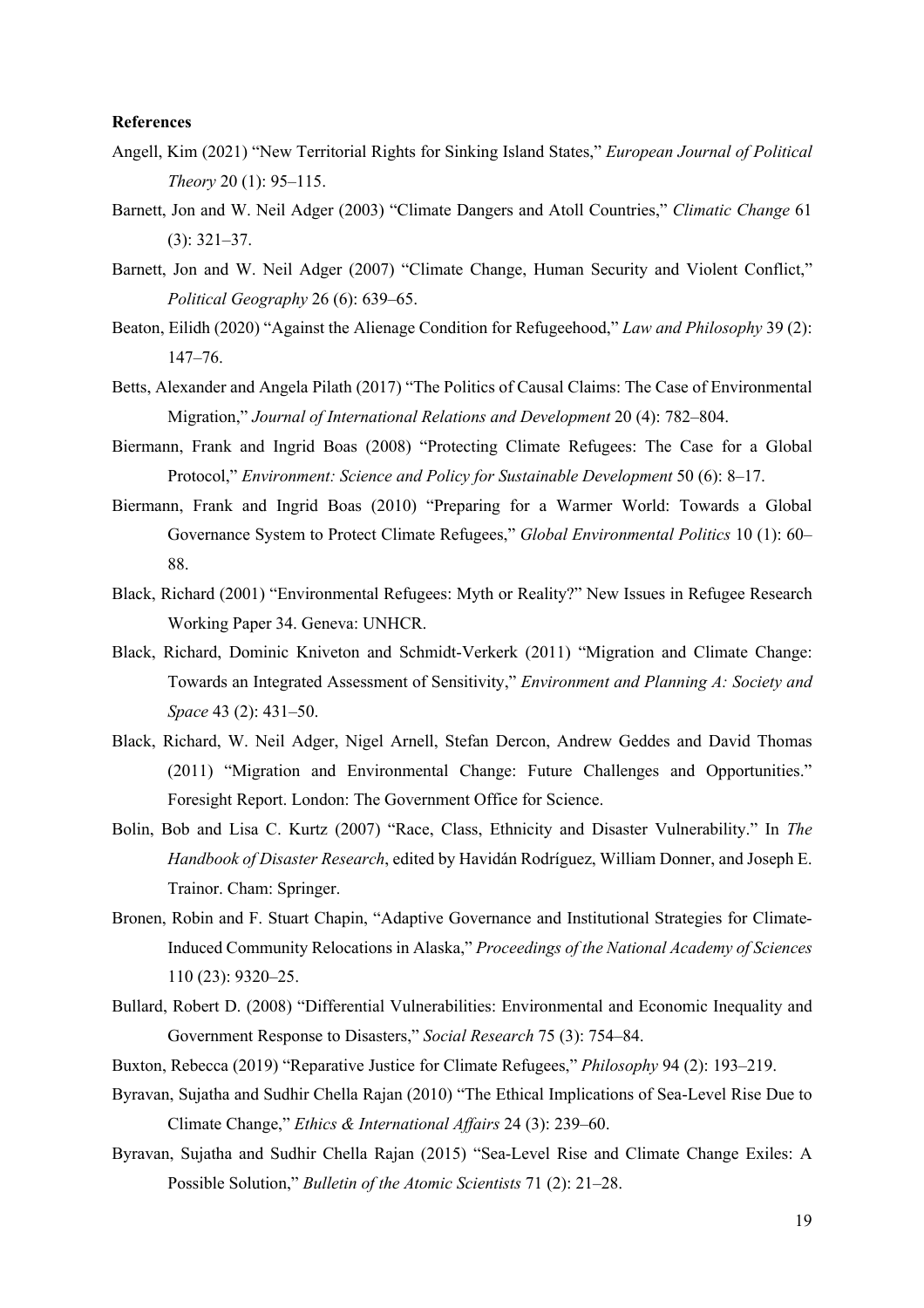- Carens, Joseph (2004) "A Contextual Approach to Political Theory," *Ethical Theory and Moral Practice* 7 (2): 117–32.
- Cole, Phillip (2018) "Climate Change and Global Displacement." In *The Routledge Handbook on Rethinking Ethics in International Relations*, edited by Bridget Schippers. London: Routledge.
- Dempsey, Michelle Madden and Matthew Lister (2017) "Applied Political and Legal Philosophy." In *A Companion to Applied Philosophy*. London: Wiley-Blackwell.
- Docherty, Bonnie and Tyler Giannini (2009) "Confronting a Rising Tide: A Proposal for a Convention on Climate Change Refugees," *Harvard Environmental Law Review* 33 (2): 349–403.
- Draper, Jamie (2019) "Responsibility and Climate-induced Displacement," *Global Justice: Theory, Practice, Rhetoric* 11 (2): 59–80.
- Draper, Jamie (2021a) "Labor Migration and Climate Change Adaptation," *American Political Science Review*. Epub ahead of print 6 December 2021. DOI: 10.1017/S0003055421001313.
- Draper, Jamie (2021b) "Justice and Internal Displacement," *Political Studies*. Epub ahead of print 29 April 2021. DOI: 10.1177/00323217211007641.
- Draper, Jamie and Catriona McKinnon (2018) "The Ethics of Climate-induced Community Displacement and Relocation," *Wiley Interdisciplinary Reviews: Climate Change* 9 (3): e519.
- Drydyk, Jay (2013) "Development Ethics and the 'Climate Migrants'," *Ethics, Policy & Environment*  16 (1): 43–55.
- Eckersley, Robyn (2015) "The Common But Differentiated Responsibilities of States to Receive 'Climate Refugees'," *European Journal of Political Theory* 14 (4): 481–500.
- Epstein, Richard A. (1982) "The Historical Origins and Economic Structure of Workers' Compensation Law," *Georgia Law Review* 16 (4): 775–819.
- Feng, Shuaizhang, Alan B. Krueger, and Michael Oppenheimer (2010) "Linkages among Climate Change, Crop Yields and Mexico–US Cross-Border Migration," *Proceedings of the National Academy of Sciences* 107 (32): 14257–62.
- Gemenne, François (2011) "How They Became the Human Face of Climate Change: Research and Policy Interactions in the Birth of the 'Environmental Migration' Concept." In *Migration and Climate Change*, edited by Étienne Piguet, Antoine Pécoud and Paul de Guchteneire. Cambridge: Cambridge University Press.
- Gibney, Matthew (2004) *The Ethics and Politics of Asylum: Liberal Democracy and the Response to Refugees*. Cambridge: Cambridge University Press.
- Goodin, Robert and David Schmidtz (1998) *Social Welfare and Individual Responsibility*. Cambridge: Cambridge University Press.
- Hanson, Gordon H. and Craig McIntosh (2009) "The Demography of Mexican Migration to the United States," *American Economic Review* 99 (2): 22–27.
- Hulme, Mike (2008) "Climate Refugees: Cause for a New Agreement?" *Environment: Science and Policy for Sustainable Development* 50 (6): 50–54.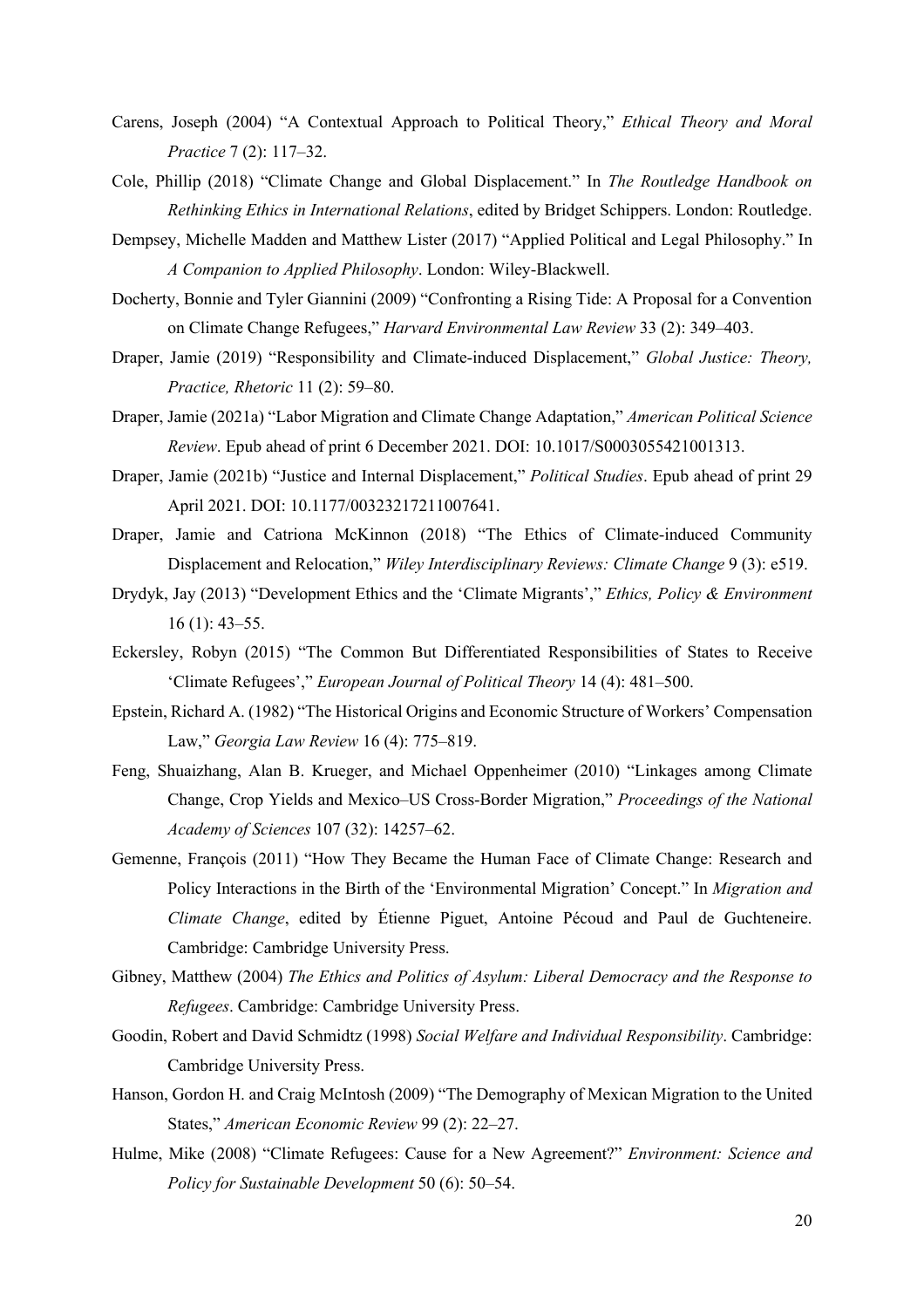- IPCC (2014) *Climate Change 2014: Impacts, Adaptation and Vulnerability. Part A: Global and Sectoral Aspects*. *Contribution of Working Group II to the Fifth Assessment Report of the Intergovernmental Panel on Climate Change*. Core Writing Team, edited by C.B. Field and V.R. Barros. Cambridge: Cambridge University Press.
- Kälin, Walter (2010) "Conceptualising Climate-induced Displacement." In *Climate Change and Displacement: Multidisciplinary Perspectives*, edited by Jane McAdam. London: Bloomsbury.
- Kolers, Avery (2012) "Floating Provisos and Sinking Islands," *Journal of Applied Philosophy* 29 (4): 333–43.
- Koser, Khalid (2011) "Climate Change and Internal Displacement: Challenges to the Normative Framework." In In *Migration and Climate Change*, edited by Étienne Piguet, Antoine Pécoud and Paul de Guchteneire. Cambridge: Cambridge University Press.
- Lister, Matthew (2014) "Climate Change Refugees," *Critical Review of International Social and Political Philosophy* 17 (5): 618–34.
- Lister, Matthew (2019) "Philosophical Foundations for Complementary Protection." In *The Political Philosophy of Refuge*, edited by David Miller and Christine Straehle. Cambridge: Cambridge University Press.
- Marino, Elizabeth (2012) The Long History of Environmental Migration: Assessing Vulnerability Construction and Obstacles to Successful Relocation in Shishmaref, Alaska," *Global Environmental Change* 22 (2): 374–81.
- Massey, Douglas S. (1987) "Understanding Mexican Migration to the United States," *American Journal of Sociology* 92 (6): 1372–403.
- McAdam, Jane (2012) *Climate Change, Forced Migration, and International Law*. Oxford: Oxford University Press.
- McLeman, Robert and Lori M. Hunter (2010) "Migration in the Context of Vulnerability and Adaptation to Climate Change: Insights from Analogues," *Wiley Interdisciplinary Reviews: Climate Change* 1 (3): 450–61.
- McLeman, Robert and Barry Smit (2006) "Migration as an Adaptation to Climate Change," *Climatic Change* 76 (1): 36–53.
- Nine, Cara (2010) "Ecological Refugees, States Borders, and the Lockean Proviso," *Journal of Applied Philosophy* 27 (4): 359–75.
- Ödalen, Jörgen (2014) "Underwater Self-Determination: Sea Level Rise and Deterritorialised Small Island States," *Ethics, Policy & Environment* 17 (2): 225–37.
- Owen, David (2002) "Criticism and Captivity: On Genealogy and Critical Theory," *European Journal of Philosophy* 10 (2): 216–30.
- Owen, David (2020) *What Do We Owe to Refugees?* Cambridge: Polity.